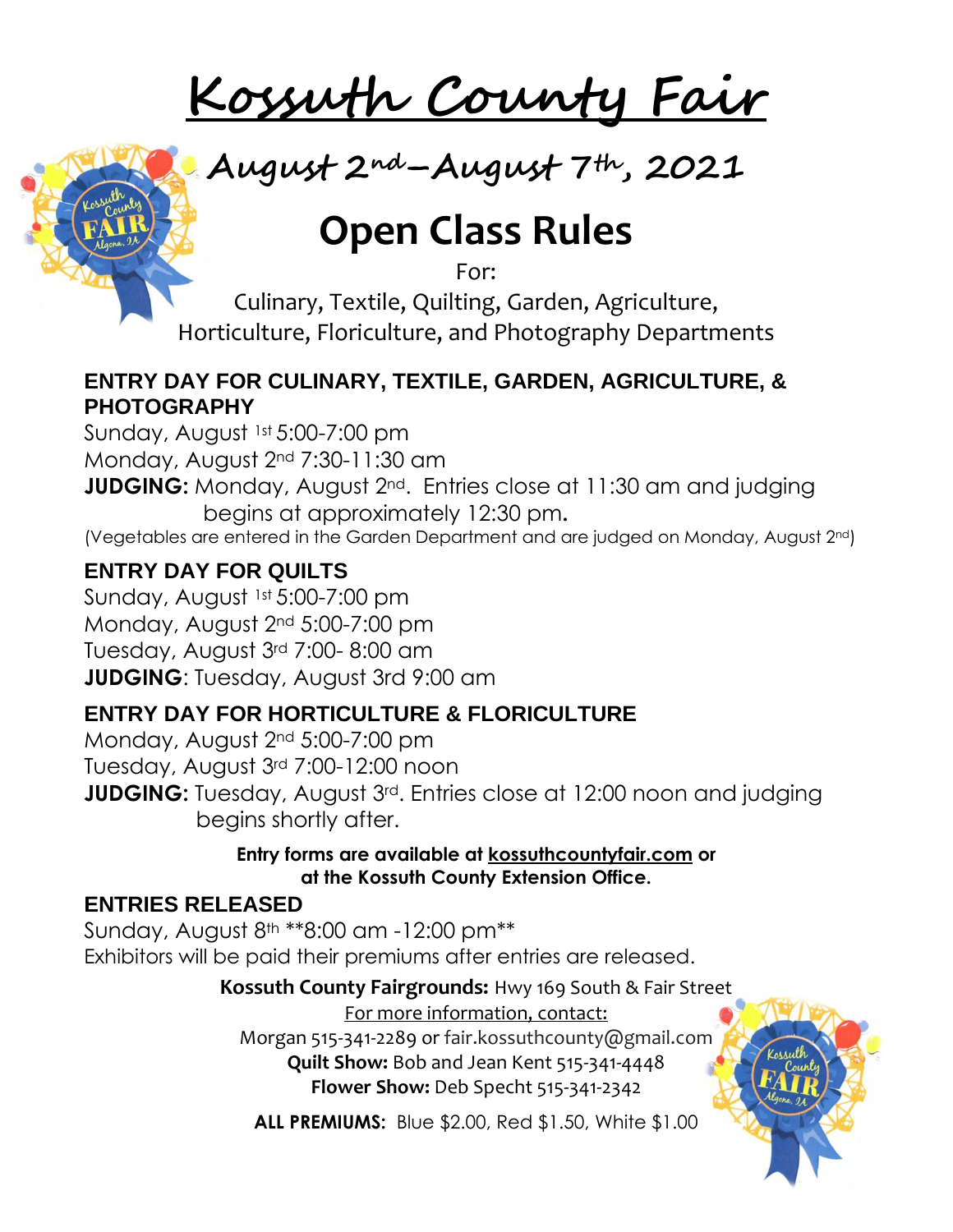# **CULINARY DEPARTMENT "C"**

## **RULES FOR ENTERING:**

- 1. Entries must be prepared by the exhibitor.
- 2. If you would like to bring an item that is not listed, please talk to the Superintendent. The Superintendent will assist in finding an appropriate class or a class may be created. Please note new classes will not be created for every item.
- 3. The Judge reserves the right to give only red and white ribbons if no blue-ribbon quality exhibits are entered in that class.
- 4. Unless otherwise stated, entry will consist of only one item.
- 5. Baked goods must be a complete article, not cut, **unless specified.** Please pay attention to entry sizes and amounts.
- 6. All cakes must be minimum 8" x 8" and must be taken out of pan.
- 7. Entries are to be brought on paper plates and in clear plastic bags. An exception would be cakes in the "Special Decorative" Class.
- 8. After all baked goods are judged, exhibitors may take home one half of each entry if desired, except for "Best of Show" entries and decorated cakes and cookies.
- 9. For canning entries, only standard jars may be used. Green glass jars are not acceptable. Do NOT use mayonnaise or other lightweight jars. Either pint or quart jars may be used. Leave rings on when using two-piece lids.
- 10. Jams and jellies must be canned, not just topped with paraffin.
- 11. Entries will close at 11:30am Monday. Judging will begin as soon as entries are tabulated.
- 12. Entries are released on Sunday at 8:00am-12:00 noon. **Each exhibitor will be responsible for their entries at the close of the show. No ribbons, entries, or premiums will be mailed to the exhibitor**.
- 13. Entry forms can be downloaded at kossuthcountyfair.com or are available at the Kossuth County Extension Office. The superintendent and volunteers are available to help with any questions at time of entry. **Having your entry form started is greatly appreciated.**
- 14. "Best of Show" will be awarded in the Senior and Junior Division (Baked Goods & Canned Goods)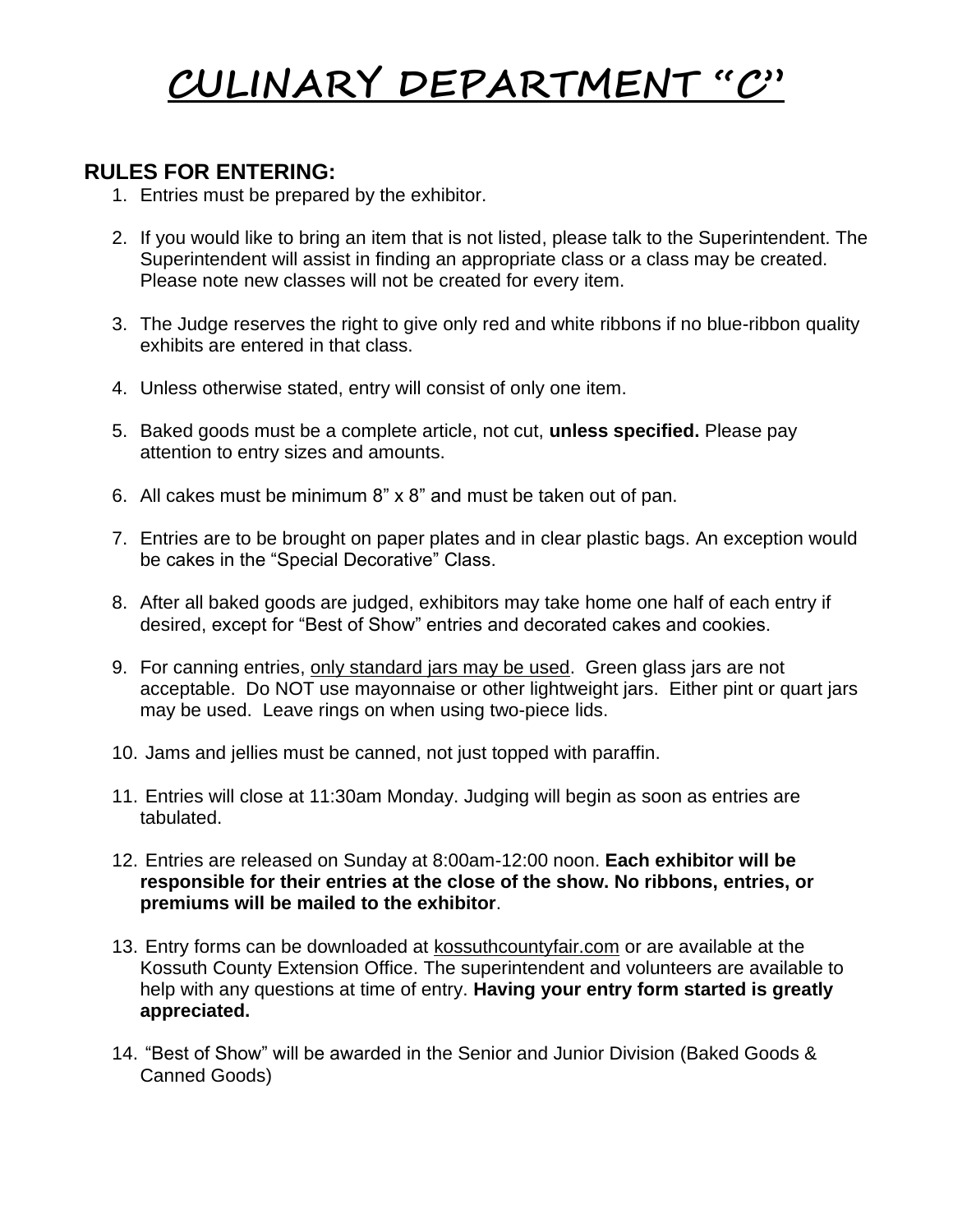#### **DIVISION 1 – Breads & Rolls**

Small loaf, half dozen, or as directed

#### **CLASS: Plain Yeast Dough**

| <b>Bagels</b>       | Oatmeal Bread<br>$-4.$       | . Wheat Bread, Any       |
|---------------------|------------------------------|--------------------------|
| Croissants          | <b>Raisin or Fruit Bread</b> | <b>White Bread</b><br>8. |
| <b>Graham Bread</b> | Rye Bread                    | <b>Not Specified</b>     |

#### **CLASS: Sweet Dough (yeast)**

| 10. Caramel Rolls                | 13. Danish Pastry  | 16. Rolls, White     |
|----------------------------------|--------------------|----------------------|
| 11. Cinnamon Rolls (no frosting) | 14. Hamburger Buns | 17. Tea Ring, 1 ring |
| 12. Coffee Cake, any kind        | 15. Rolls, Wheat   | 18. Not Specified    |

#### **CLASS: Quick Breads**

| 19. Baking Powder Biscuits | 26. Cranberry Bread          | 33. Pumpkin Bread          |
|----------------------------|------------------------------|----------------------------|
| 20. Banana Bread           | 27. Cream Puffs              | 34. Rhubarb Bread          |
| 21. Blueberry Muffins      | 28. Ginger Bread             | 35. Zucchini Bread         |
| 22. Bran Muffins           | 29. Lemon Bread              | 36. Not Specified, Bread   |
| 23. Cinnamon Bread         | 30. Lemon Poppy Seed Muffins | 37. Not Specified, Muffins |
| 24. Coffee Cake            | 31. Nut Bread                |                            |
| 25. Corn Bread             | 32. Poppy Seed Bread         |                            |

#### **DIVISION 2 – Cakes & Cookies**

8x8 (minimum) Cake, half dozen, **or as directed**

#### **CLASS: Cakes (8x8-minimum) or as directed (no frosting/no mixes)**

| 1. Chocolate                        | 4. Jelly Roll, 1 roll | 7. Vegetable Cake (Any         |
|-------------------------------------|-----------------------|--------------------------------|
|                                     |                       | vegetable baked into the cake, |
|                                     |                       | list the vegetable used.)      |
| 2. Cupcakes, any kind, 1/2 dozen    | 5. Mocha Cake         | 8. White                       |
| 3. Fruit Cake (Any fruit baked into | 6. Spice              | 9. Not Specified               |
| the cake, list the fruit used.)     |                       |                                |

#### **CLASS: Tube Cakes**

| 10. Bundt                | 13. Confetti         | 16. Not Specified |
|--------------------------|----------------------|-------------------|
| 11. Chiffon              | 14. Sponge           |                   |
| 12. Chocolate Angel Food | 15. White Angel Food |                   |

#### **CLASS: Baked Bars (6 bars)**

| 17. Brownies (no frosting) | 20. Fruit Bars (Any fruit baked into the | 23. Not Specified |
|----------------------------|------------------------------------------|-------------------|
|                            | bars, list the fruit used. Example:      |                   |
|                            | Banana Bars.)                            |                   |
| 18. Caramel                | 21. Oatmeal                              |                   |
| 19. Chocolate Chip         | 22. Vegetable Bars (Any vegetable        |                   |
|                            | baked into the bars, list the vegetable  |                   |
|                            | used. Example: Pumpkin Bars)             |                   |

#### **CLASS: Unbaked Bars/Cookies (6 bars)**

| 24. Peanut Butter | 25. | Rice Krispie (no frosting) | <b>Not Specified</b><br>26. |
|-------------------|-----|----------------------------|-----------------------------|

#### **CLASS: Baked Cookies (6 cookies)**

| 27. Chocolate Chip, Any | 31. Ginger Snap     | 35. Raisin                  |
|-------------------------|---------------------|-----------------------------|
| 28. Cinnamon            | 32. Ice Box         | 36. Sugar, Any              |
| 29. Coconut             | 33. Oatmeal/Granola | <b>Not Specified</b><br>37. |
| 30. Filled              | 34. Peanut Butter   |                             |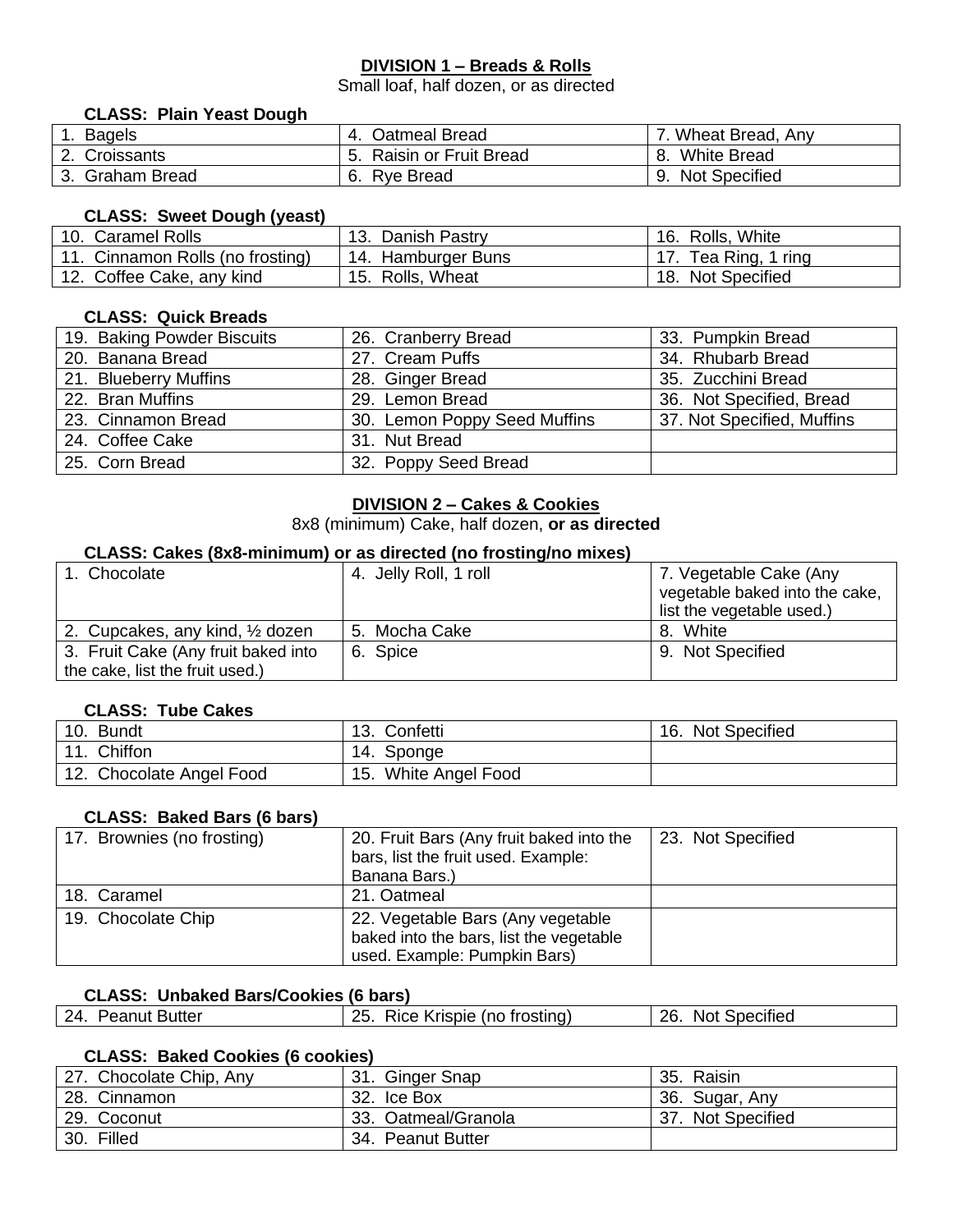#### **CLASS: Doughnut (6 doughnuts)**

| .<br>38.<br>Plain<br>39<br>-40.<br>Not<br>Raised<br>Cake<br>Specified |  |
|-----------------------------------------------------------------------|--|
|-----------------------------------------------------------------------|--|

#### **CLASS: Pies (No Cream or Custard)**

| 41.<br>Apple         | 44.<br>Peach  | <b>Not Specified</b><br>47. |
|----------------------|---------------|-----------------------------|
| 42. Apricot          | Raisin<br>45. |                             |
| 43. Berry (any kind) | 46. Rhubarb   |                             |

#### **CLASS: Special Decorative**

| 48. Decorated Cookies, 6                                      | 50. Novelty Cake | 52. Not Specified |
|---------------------------------------------------------------|------------------|-------------------|
| 49. Decorated Cupcakes/Squares, 6   51. Special Occasion Cake |                  |                   |

#### **DIVISION 3 – Candy**

6 pieces or as directed

| Almond Bark             | Divinity      | 9. Peanut Brittle          |
|-------------------------|---------------|----------------------------|
| 2. Caramel              | 6. Fondant    | 10. Peanut Clusters        |
| 3. Caramel Corn, 2 cups | 7. Fudge, Any | 11. Popcorn Balls, 3 balls |
| 4. Dipped Candies       | Mints<br>8.   | 12. Not Specified          |

#### **DIVISION 4 – Prepared Mixes**

*ALL AMERICAN BAKE-OFF*

Small loaf, half dozen, or 8" x 8" piece

Here is an opportunity for everyone to enter! The only requirements are: 1. Use a "mix" but "doctor" it up to your choosing. 2. Bring your recipe, on a card, telling what ingredients were used and the method. This enables you to use any of the mixes. Maybe there's a new mix on the market or a family favorite you have changed. Why not create something new!

| <b>Bars</b>          | Hot Roll Mix<br>.5. | <b>Streusel Mix</b><br>9. |
|----------------------|---------------------|---------------------------|
| 2. Cake, Any         | 6. Muffin Mix       | 10. Sweet Roll Mix        |
| 3. Cookies           | 7. Poppy Seed Bread |                           |
| 4. Frozen Bread, Any | 8. Quick Bread Mix  |                           |

#### **CLASS: Special Diets**

| 11. Cholesterol Free Cake   | 13. Cholesterol Free Muffins | 15. Sugar Free Cookies |
|-----------------------------|------------------------------|------------------------|
| 12. Cholesterol Free Cookie | 14. Sugar Free Cake          | 16. Not Specified      |

#### **DIVISION 5 – Canned Fruit & Juices**

#### **CLASS: Canned Fruit**

| 1. Apples                   | 5. Cherries, Any | 9. Raspberries, Any |
|-----------------------------|------------------|---------------------|
| 2. Applesauce               | 6. Peaches       | 10. Rhubarb         |
| 3. Apricots                 | 7. Pears         | 11. Strawberry      |
| 4. Berry, Any Other         | 8. Plums         | 12. Not Specified   |
| <b>CLASS: Canned Juices</b> |                  |                     |
| 13. Apple                   | 16. Pear         | 19. Not Specified   |
| 14. Cherry                  | 17. Rhubarb      |                     |
| 15. Grape                   | 18. Tomato       |                     |

#### **DIVISION 6 – Canned Vegetables**

| $\cdots$<br>£<br>Asparaqus<br>auliflower<br>ີ | . .<br>ישש∪ |
|-----------------------------------------------|-------------|
|-----------------------------------------------|-------------|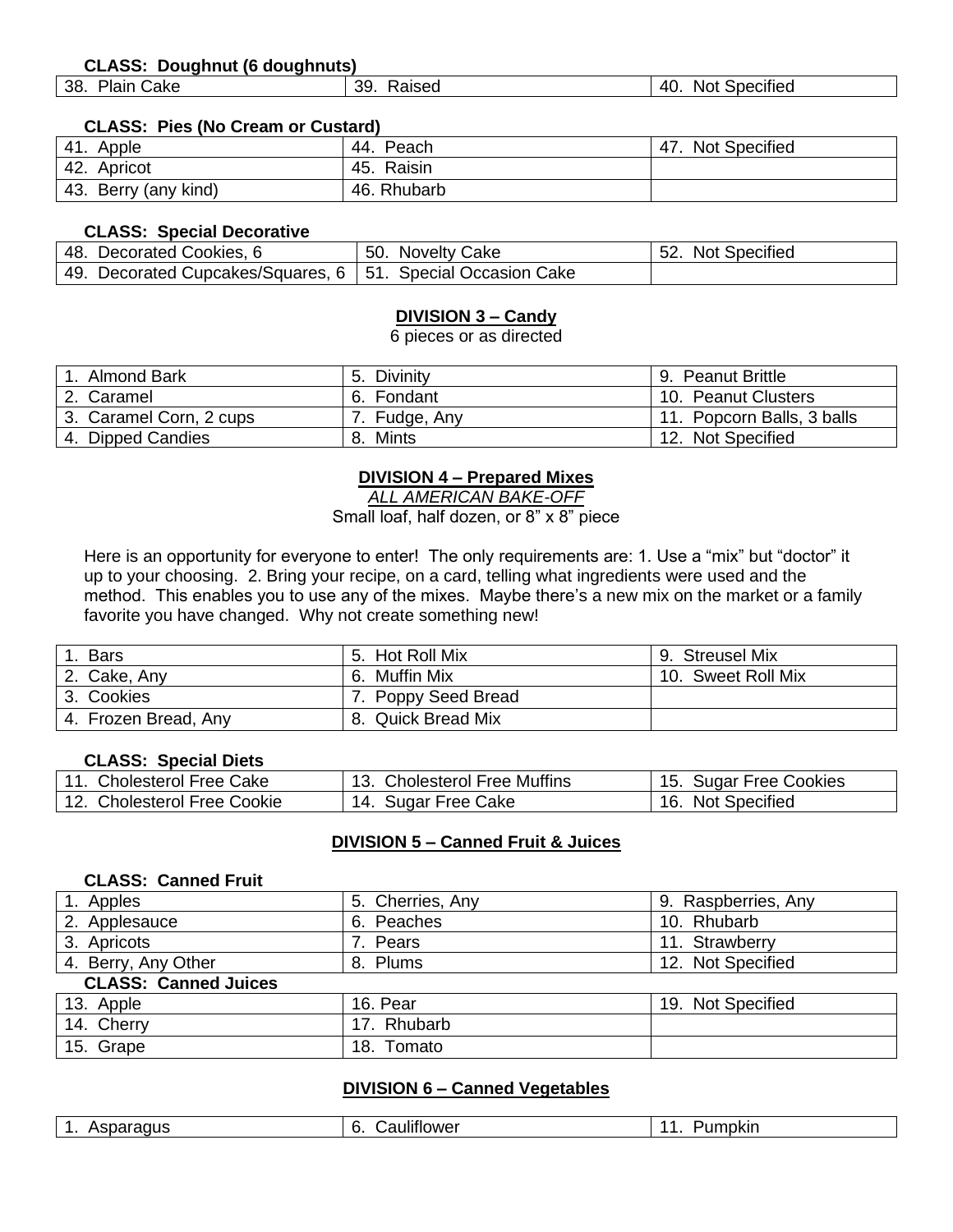| 2. Beets, Any        | Corn                | 12. Tomatoes, Cut    |
|----------------------|---------------------|----------------------|
| 3. Beans, Any, Cut   | 8. Mixed Vegetables | 13. Tomatoes, Whole  |
| 4. Beans, Any, Whole | 9. Peas             | 14. Tomatoes, Stewed |
| 5. Carrots, Any      | 10. Potatoes        | 15. Not Specified    |

#### **DIVISION 7 – Canned Meats**

| <b>Beef</b>                   | Pork,<br>. Anv<br>. ပ. | Turkev<br>. ხ.               |
|-------------------------------|------------------------|------------------------------|
| Chicken<br>$\sim$<br><u>.</u> | 4. Soup Stock          | <b>Not Specified</b><br>- 6. |

#### **DIVISION 8 – Pickles & Relishes**

#### **CLASS: Pickles**

| Beets, Any         | Dill, Whole         | Onions<br>9.      |
|--------------------|---------------------|-------------------|
| 2. Bread & Butter  | 6. Ice Water        | 10. Pepper, Any   |
| 3. Cucumber, Sweet | Lime                | 11. String Bean   |
| 4. Dill, Sliced    | Mixed Pickle<br>-8. | 12. Not Specified |

#### **CLASS: Relishes**

| 13. Chili Sauce | 16.<br>Mustard | 19. Spaghetti Sauce |
|-----------------|----------------|---------------------|
| 14. Cucumber    | Pepper         | 20. Tomato          |
| 15. Ketchup     | 18. Salsa      | 21. Not Specified   |

#### **DIVISION 9 – Jellies, Jams, Preserves, Butters & Honey**

#### **CLASS: Jellies**

| Apple<br>. .                 | Plum<br>-4.           | Strawberry                  |
|------------------------------|-----------------------|-----------------------------|
| Cherry<br>$\sim$<br><u>.</u> | Raspberry, Any<br>່ວ. | <b>Not Specified</b><br>-8. |
| Grape<br>3.                  | Rhubarb<br>-6.        |                             |

#### **CLASS: Jams**

Note: Jams are whole fruits, crushed, evenly distributed in syrup of jelly – like brilliance and color but slightly softer than jelly.

| 9. Apple        | 14. Marmalade      | 19. Rhubarb, w/other fruit |
|-----------------|--------------------|----------------------------|
| 10. Apricot     | 15. Peach          | 20. Strawberry             |
| 11. Blueberry   | 16. Plum           | 21. Not Specified          |
| 12. Cherry, Any | 17. Raspberry, Any |                            |
| 13. Grape       | 18. Rhubarb, alone |                            |

#### **CLASS: Preserved Fruits**

Note: A preserve is fruit, whole if small fruit or in sections if large fruit. Tender, transparent, and plump in thick syrup of jelly-like consistency, but not as thick as jelly.

| ົດດ<br>Apple<br>LL. | Plum<br>25.      | 28.<br>Tomato, Any          |
|---------------------|------------------|-----------------------------|
| 23.<br>Peach        | 26.<br>Raspberry | <b>Not Specified</b><br>29. |
| Pear<br>24.         | Strawberry<br>21 |                             |

#### **CLASS: Butters**

Note: Butter consists of fruit pulp run through a sieve, sugar added and cooked until it forms a paste of good consistency for spreading. Spices may be added.

| 30.<br>Apple | ົາ<br>ear<br>. . | $\sim$<br>. ור<br>'lum<br>. ےں | $\cdots$<br>ົ<br>Specified<br>Not<br>ບບ. |
|--------------|------------------|--------------------------------|------------------------------------------|
|              |                  |                                |                                          |

#### **CLASS: Honey**

34. Any

#### **DIVISION 10 – Dehydrated or Dried Foods, Herbs & Vinegars**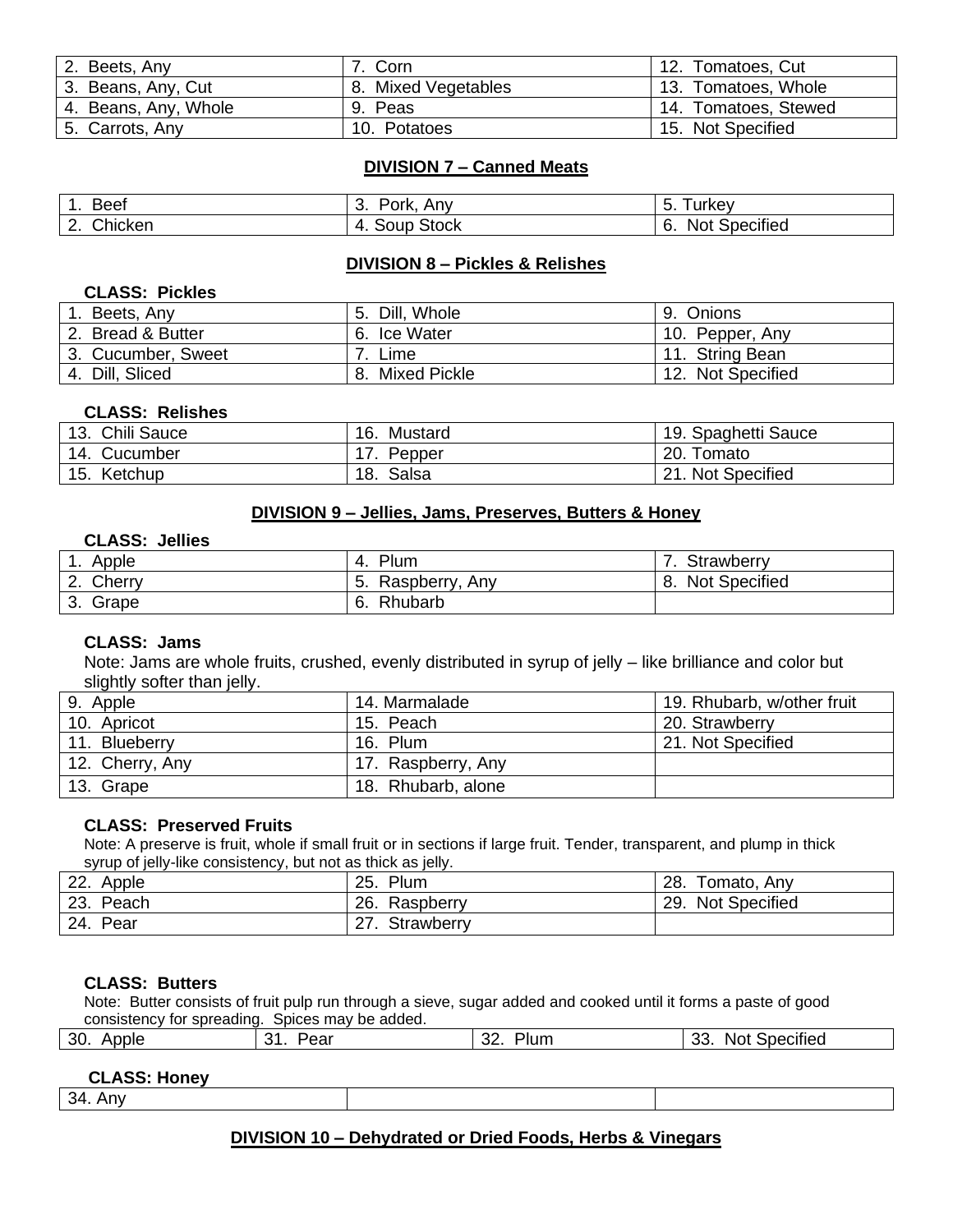#### **CLASS: Dehydrated/Dried Foods (put in unsealed, clear ½ pint or pint jars)**

| . Jerkv<br><b>Beet</b> | ruit<br>Anv<br><u>.</u> | Anv<br>`/eqetables. | .<br>Not specified<br>$\prime$ |
|------------------------|-------------------------|---------------------|--------------------------------|
|                        |                         |                     |                                |

#### **CLASS: Dried Herbs**

 $\lceil$ 

| <b>Basil</b><br>$\overline{a}$<br>J. | $\circ$<br>Oregano<br>о. | Sage<br>.                   |
|--------------------------------------|--------------------------|-----------------------------|
| <b>Chives</b><br>6.                  | 9.<br>Parslev            | Thyme<br>$\sim$<br>12.      |
| Dill                                 | 10.<br>Peppermint        | <b>Not Specified</b><br>13. |

#### **CLASS: Flavored Vinegar**

| ----<br>vinedar<br>orec<br>∼<br>AUV<br>'iav |  |
|---------------------------------------------|--|
|                                             |  |

#### **Junior Division**

**This division is open to anyone 17 years old and younger. Please put your age on the entry form. \*\*** If you would like to bring an item that is not listed please talk to the Superintendent. The Superintendent

will assist in finding an appropriate class or a class may be created. Please note new classes will not be created for every item.

**To Enter:** Enter in **any of the classes listed above** and include **"Junior"** and your **age** on your entry form and entry tags.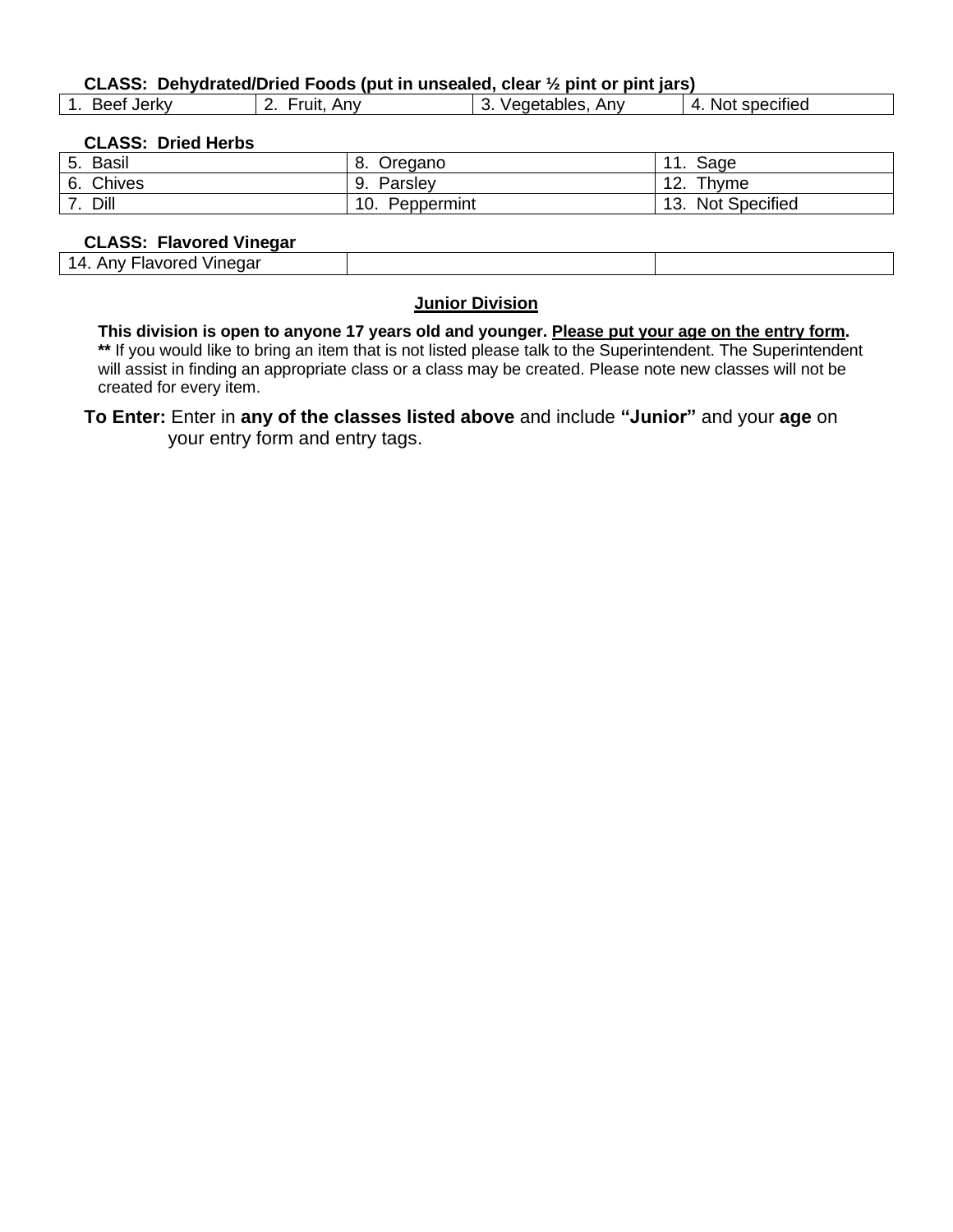# **TEXTILE DEPARTMENT "T"**

## **RULES FOR ENTERING:**

- 1. Entry forms can be downloaded at kossuthcountyfair.com or are available at the Kossuth County Extension Office. The superintendent and volunteers are available to help with any questions at time of entry. **Having your entry form started is greatly appreciated.**
- 2. Entries will close at 11:30 am Monday. Judging will begin as soon as entries are tabulated.
- 3. The Open Class Committee and Kossuth County Fair Board will use diligence to insure the safety of articles upon arrival and placement, BUT IN NO CASE WILL BE RESPONSIBLE FOR THE LOSS OR DAMAGE THAT MAY OCCUR.
- 4. All articles must have been completed within the past year. (Except for Quilts & Cross Stitch 2 years.) Articles entered last year ARE NOT ELIGIBLE AGAIN THIS YEAR.
- 5. Two articles may be entered per class.
- 6. If you would like to bring an item that is not listed please talk to the Superintendent. The Superintendent will assist in finding an appropriate class or a class may be created. Please note new classes will not be created for every item.
- 7. All articles must be entered in the name of the maker.
- 8. Exhibits are released Sunday from 8:00am-12:00 noon. **Each exhibitor will be responsible for their entries at the close of the show. No ribbons, entries, or premiums will be mailed to the exhibitor.**
- 9. "Best of Show" in the Junior and Senior Divisions will be awarded.

#### **DIVISION 1 – Kitchen & Dining Room Accessories**

| Dish Cloths, Any                 | 5. Pot Holders, Any     | 9. Table Runner, Any |
|----------------------------------|-------------------------|----------------------|
| 2. Hot Pads                      | 6. Table Cloth, Crochet | 10. Tea Towels, Any  |
| 3. Kitchen/Dining Accessory, Any | Table Cloth, Embroider  | 11. Towels, Any      |
| 4. Placemats                     | 8. Table Cloth, Quilted | 12. Not specified    |

#### **DIVISION 2 – Bedroom & Bathroom Accessories**

| Anv<br><b>urtains</b><br>owcases.<br>ecified<br>NO.<br>sne<br>'Illv<br>ີ |
|--------------------------------------------------------------------------|
|--------------------------------------------------------------------------|

#### **DIVISION 3 – Infant & Children's Clothing Accessories**

| . Baby Accessory, Any | 5. Booties, Knit/Crochet | 9. Crib Robe/Afghan       |
|-----------------------|--------------------------|---------------------------|
| 2. Baby Dress         | 6. Child Accessory, Any  | 10. Child Quilt, Any      |
| 3. Baby Outfit, Any   | 7. Child Dress           | 11. Mittens, Knit/Crochet |
| 4. Bib                | 8. Child Outfit, Any     | 12. Not specified         |

#### **DIVISION 4 – Adult Clothing & Accessories**

| Lady Blouse/Top         | Lady Skirt<br>4.      | Scarf, Any       |
|-------------------------|-----------------------|------------------|
| Lady Dress<br><u>z.</u> | Mittens, Knit/Crochet | Shawl<br>о.      |
| Lady Jacket<br>ູບ.      | Purse/Tote            | 9. Not specified |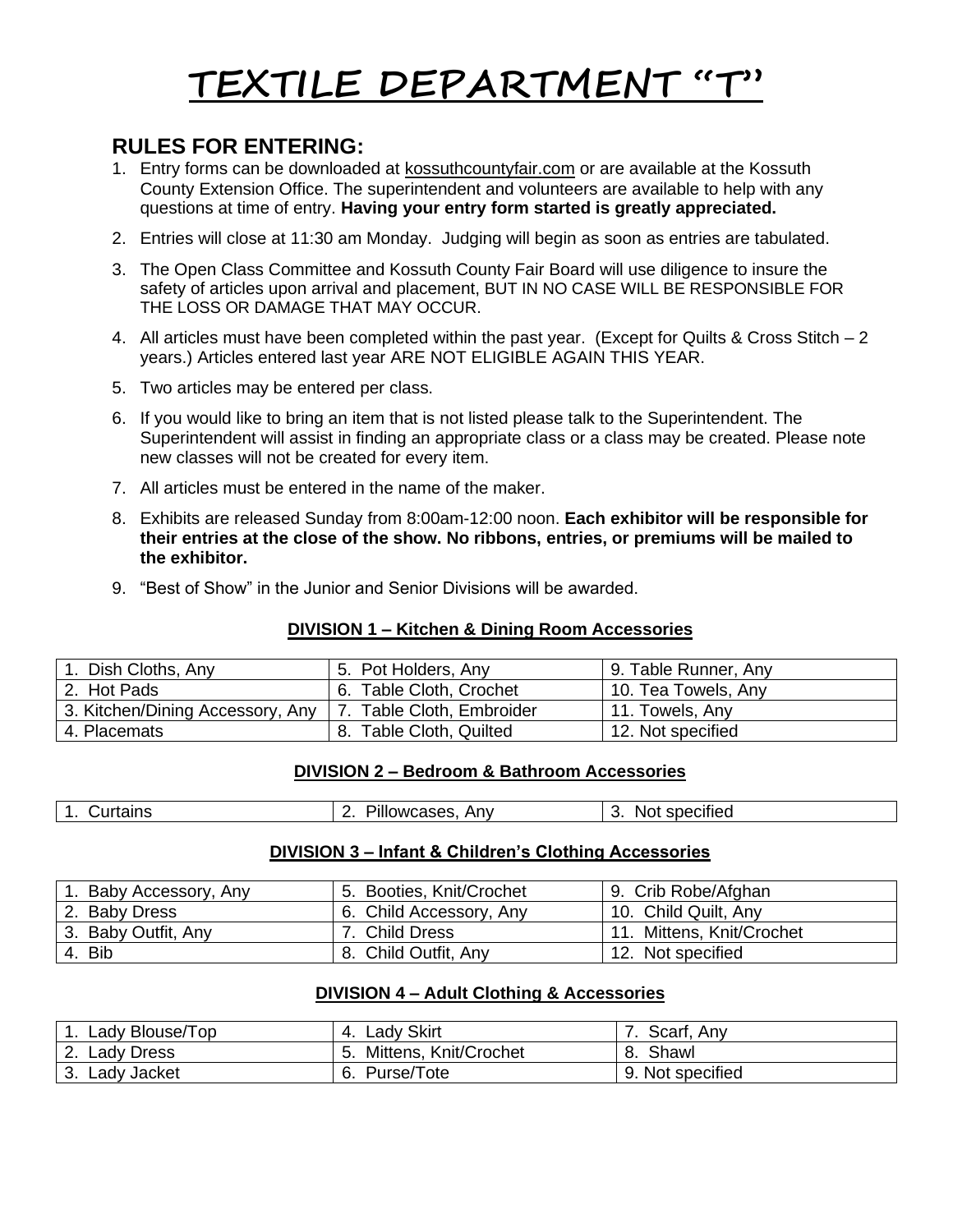#### **DIVISION 5 – Miscellaneous Home Accessories**

| 1. Afghan, Any         | 5. Picture, Any      | 9. Novelty, Needlepoint |
|------------------------|----------------------|-------------------------|
| 2. Blanket, Any        | 6. Pillow, Any       | 10. Not specified       |
| 3. Doily, Any          | 7. Rugs, Any         |                         |
| 4. Home Accessory, Any | 8. Machine Embroider |                         |

#### **Division 6- Art Work**

| <b>Acrylic/Oil Painting</b> | 4. Oil Painting                | Pencil, Drawing  |
|-----------------------------|--------------------------------|------------------|
| 2. Chalk, Drawing           | 5. Pastel or Charcoal, Drawing | 8. Watercolor    |
| 3. Mixed Media              | 6. Pen and Ink, Drawing        | 9. Not specified |

#### **Division 7- Creative Arts**

| 1. Baskets, Any           | 11. Novelty Craft, Any            | 21. Stained Glass                  |
|---------------------------|-----------------------------------|------------------------------------|
| 2. Candles, Any           | 12. Paper Craft, Any              | 22. Stamping                       |
| 3. Centerpiece            | 13. Patriotic, Any Item with Red, | 23. Stationary/Cards, Any Design   |
|                           | White and Blue Theme              |                                    |
| 4. Ceramic and Pottery    | 14. Plastics, Any                 | 24. String Art                     |
| 5. Cross-stitch, Picture  | 15. Recycled, Any Creative        | 25. Tie Dye, Any                   |
|                           | <b>Treasure from Trash</b>        |                                    |
| 6. Decoupage              | 16. School Project (Youth Only)   | 26. Toy, Any                       |
| 7. Jewelry, Any           | 17. Scrapbook                     | 27. Wall hanging, Any              |
| 8. Metal/Wire Art         | 18. Scrapbook Page (One Page)     | 28. Wreaths                        |
| 9. Mosaic                 | 19. Sculpture                     | 29. Yard Art/Garden Accessory, Any |
| 10. Needle Point, Picture | 20. Silk/Dried Flowers, Wall      | 30. Not specified                  |
|                           | Hanging/Arrangement               |                                    |

#### **Division 8- Dolls**

| 1. Doll Accessories,<br>Anv | 3. Doll Outfits    | Dolls,<br>Porcelain<br>$-5.$ |
|-----------------------------|--------------------|------------------------------|
| 2. Doll House               | Other<br>4. Dolls, |                              |

#### **Division 9- Holidays and Celebrations**

| 1. Card             | 6. Kit            | 11. Table Cloth, Place mat, Runner |
|---------------------|-------------------|------------------------------------|
| 2. Centerpiece      | 7. Ornaments, Any | 12. Wall Hanging, Any              |
| 3. Costume          | 8. Party Favors   | 13. Wreaths, Any                   |
| 4. Decorations, Any | 9. Pillow         | 14. Any not specified              |
| 5. Framed picture   | 10. Snowmen       |                                    |

#### **DIVISION 10 – Care Facilities & Exceptional Resident Facilities**

1. Anything goes.

#### **DIVISION 11 – Senior Citizens**

1. Anything goes. Entrants must be 62 or older.

#### **DIVISION 12 – Wood**

| <b>Refinished Article</b> | 4. Constructed Furniture | Wood Burning     |
|---------------------------|--------------------------|------------------|
| 2. Refinished Furniture   | 5. Intarsia              | 8. Wood Spinning |
| 3. Constructed Article    | 6. Fretwork              | 9. Not specified |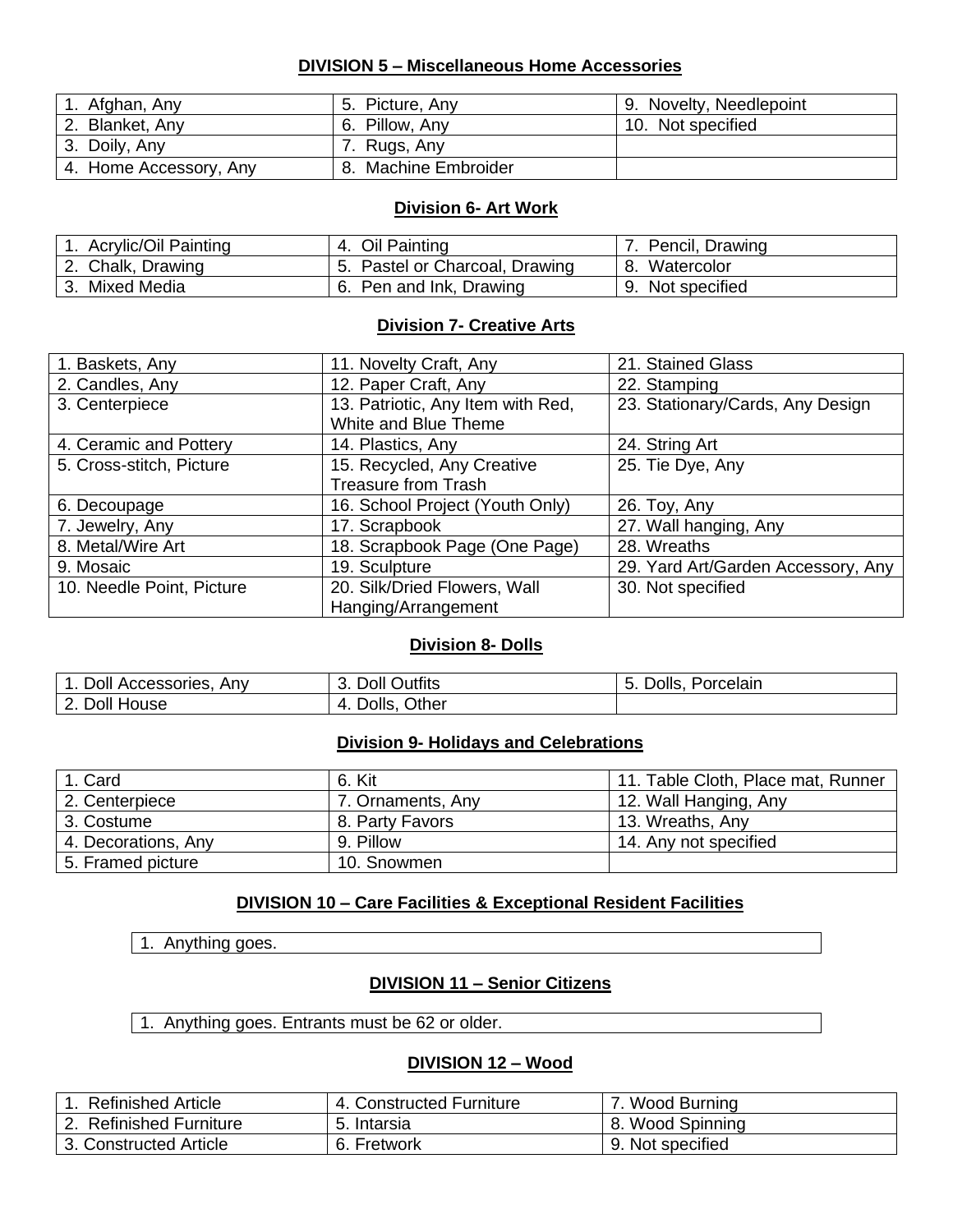#### **Junior Division**

**This division is open to anyone 17 years old and younger. Please put your age on the entry form.** \*\* If you would like to bring an item that is not listed please talk to the Superintendent. The Superintendent will assist in finding an appropriate class or a class may be created. Please note new classes will not be created for every item.

**To Enter:** Enter in **any of the classes listed above** and include **"Junior"** and your **age** on your entry form and entry tags.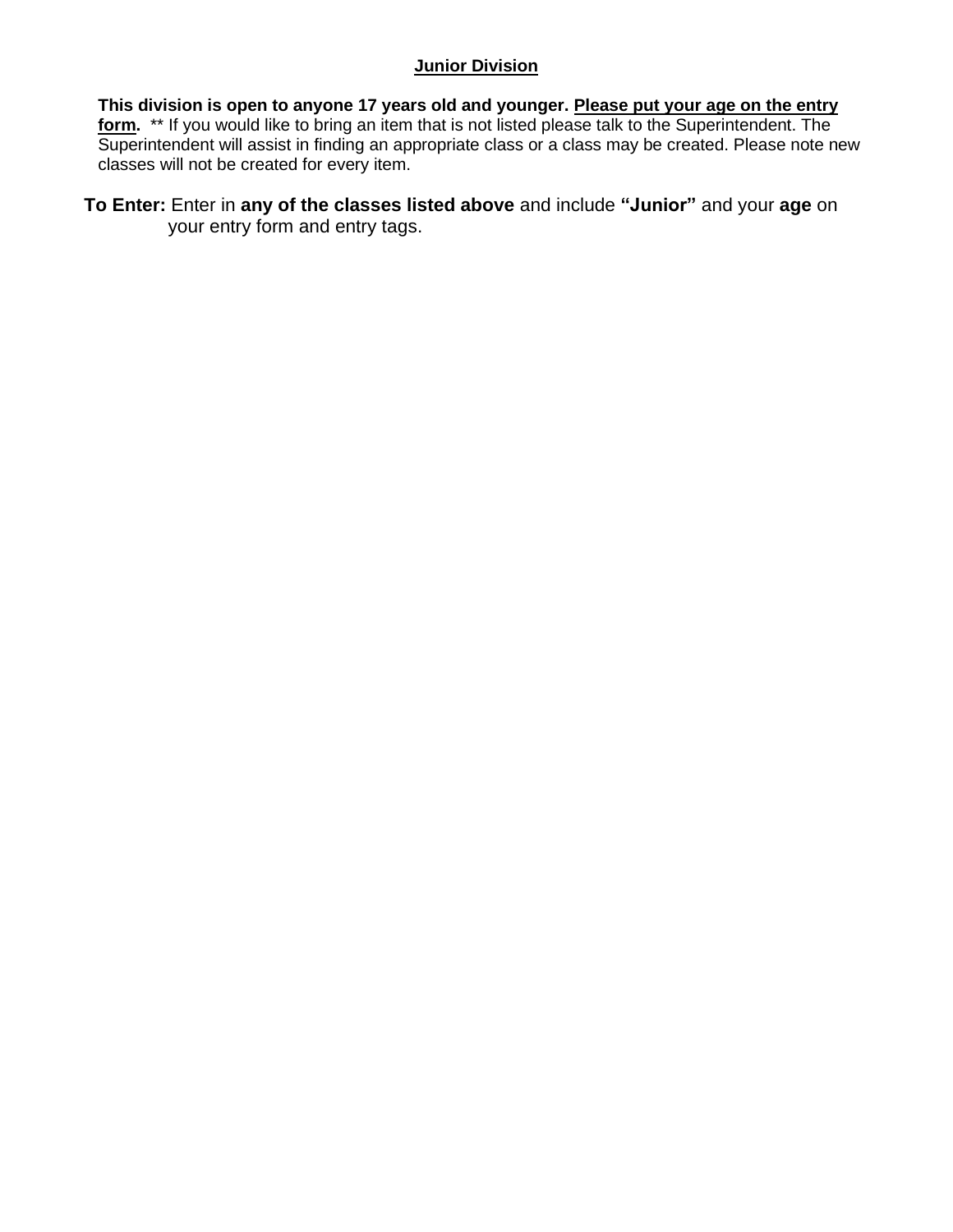# **QUILTING DEPARTMENT "Q" Quilts to the Rafters!**

## **RULES FOR ENTERING:**

- 1. A quilt is a fabric sandwich held together with hand or machine quilt stitches.
- 2. Prizes will be awarded in various areas.
- 3. If your quilt or item has a label, it MUST be covered for judging.
- 4. Exhibitor must be a resident of Kossuth County or neighboring township. The exhibitor must have done either the piecing, appliqué, or quilting themselves and have finished within the last two years.

**ENTRIES RECEIVED ON:** Sunday, August 1<sup>st</sup> 5:00 - 7:00 pm or Monday, August 2<sup>nd</sup> 5:00 - 7:00 pm or Tuesday, August 3rd 7:00 - 8:00 am

**JUDGING**: Tuesday, August 3rd 9:00 am

**ENTRIES PICKED UP ON:** Sunday, August  $8<sup>th</sup> 8:00 - 11:00$  am

#### **DIVISION 1 Piecing and quilting must be done by the same individual.**

#### **Class 1: Longest Side 100" or more. (Queen, King)**

| A. Hand Pieced                            | G. Machine Quilted             | M. Memory Quilt (Photo or T-Shirt)                         |
|-------------------------------------------|--------------------------------|------------------------------------------------------------|
| <b>B.</b> Machine Pieced                  | H. Hand Tied or Machine Tacked | N. Precuts-Any (charms, layer<br>cakes, jelly rolls, etc.) |
| C. Paper Pieced                           | I. Hand Appliqué               | O. Embellished                                             |
| D. Scrap Pieced (more than 20<br>fabrics) | J. Machine Appliqué            | P. Yo-Yo's and English Paper<br>Piecing                    |
| E. Traditional Pieced Pattern             | K. Hand Embroidered            | Q. Modern Pieced                                           |
| F. Hand Quilted                           | L. Machine Embroidered         | R. Stripped Pieced                                         |

#### **Class 2: Longest Side 76" to 99" (Full, Twin)**

| A. Hand Pieced                            | G. Machine Quilted             | M. Memory Quilt (Photo or T-Shirt)                          |
|-------------------------------------------|--------------------------------|-------------------------------------------------------------|
| <b>B.</b> Machine Pieced                  | H. Hand Tied or Machine Tacked | N. Precuts- Any (charms, layer<br>cakes, jelly rolls, etc.) |
| C. Paper Pieced                           | I. Hand Appliqué               | O. Embellished                                              |
| D. Scrap Pieced (more than 20<br>fabrics) | J. Machine Appliqué            | P. Yo-Yo's and English Paper<br>Piecing                     |
| E. Traditional Pieced Pattern             | K. Hand Embroidered            | Q. Modern Pieced                                            |
| F. Hand Quilted                           | L. Machine Embroidered         | R. Stripped Pieced                                          |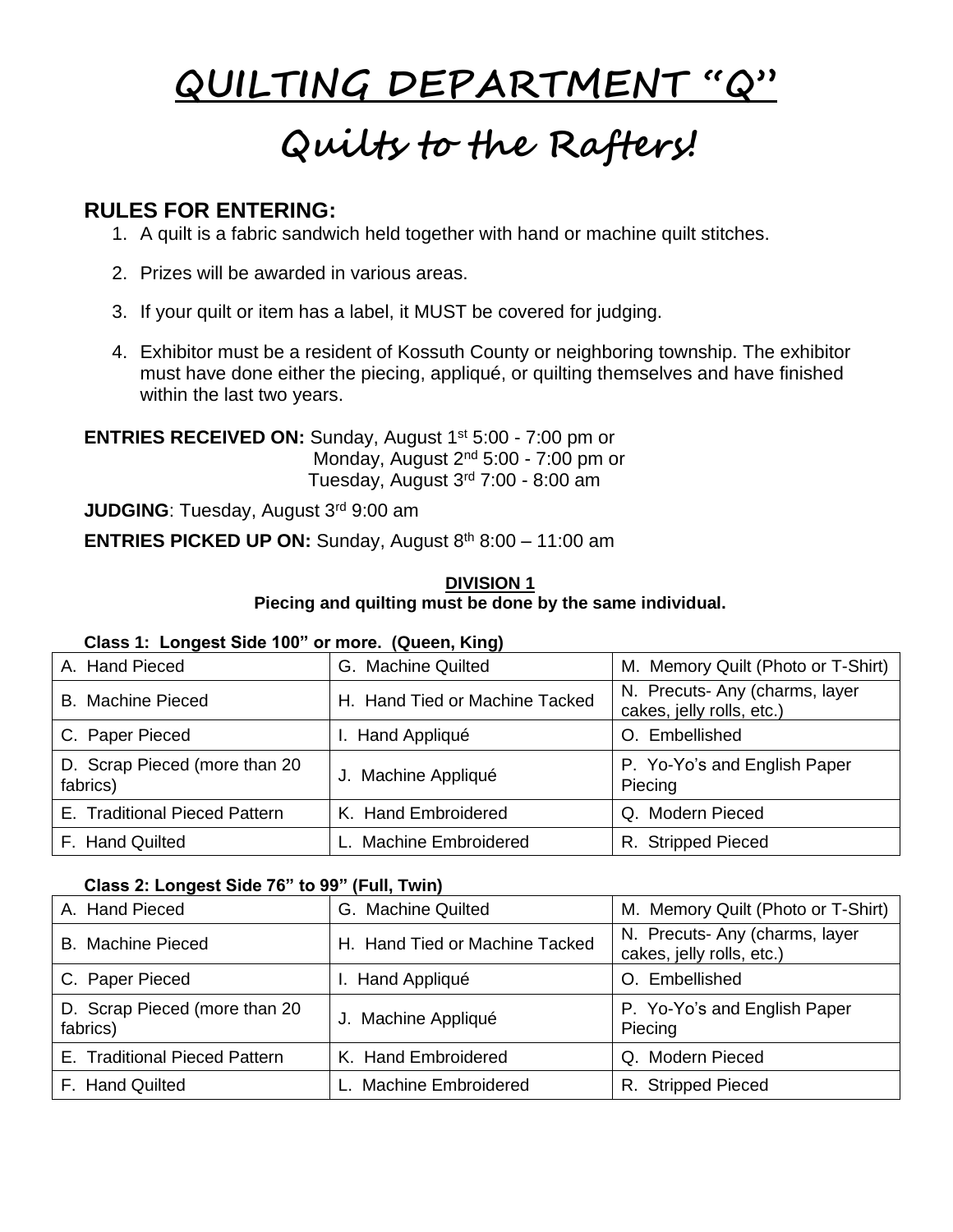#### **Class 3: Longest Side 48" to 76" (Throw, Wall)**

| A. Hand Pieced                            | G. Machine Quilted             | M. Memory Quilt (Photo or T-Shirt)                         |
|-------------------------------------------|--------------------------------|------------------------------------------------------------|
| <b>B.</b> Machine Pieced                  | H. Hand Tied or Machine Tacked | N. Precuts-Any (charms, layer<br>cakes, jelly rolls, etc.) |
| C. Paper Pieced                           | I. Hand Appliqué               | Embellished                                                |
| D. Scrap Pieced (more than 20<br>fabrics) | J. Machine Appliqué            | P. Yo-Yo's and English Paper<br>Piecing                    |
| E. Traditional Pieced Pattern             | K. Hand Embroidered            | Q. Modern Pieced                                           |
| F. Hand Quilted                           | L. Machine Embroidered         | R. Stripped Pieced                                         |

#### **Class 4: Longest Side 20" to 48" (Crib, Infant, Youth, Wall)**

| A. Hand Pieced                            | G. Machine Quilted             | M. Memory Quilt (Photo or T-Shirt)                         |
|-------------------------------------------|--------------------------------|------------------------------------------------------------|
| <b>B.</b> Machine Pieced                  | H. Hand Tied or Machine Tacked | N. Precuts-Any (charms, layer<br>cakes, jelly rolls, etc.) |
| C. Paper Pieced                           | I. Hand Appliqué               | O. Embellished                                             |
| D. Scrap Pieced (more than 20<br>fabrics) | J. Machine Appliqué            | P. Yo-Yo's and English Paper<br>Piecing                    |
| E. Traditional Pieced Pattern             | K. Hand Embroidered            | Q. Modern Pieced                                           |
| F. Hand Quilted                           | L. Machine Embroidered         | R. Stripped Pieced                                         |

#### **Class 5: Longest Side 20" or Less**

| A. Hand Pieced                            | G. Machine Quilted             | M. Memory Quilt (Photo or T-Shirt)                          |
|-------------------------------------------|--------------------------------|-------------------------------------------------------------|
| <b>B.</b> Machine Pieced                  | H. Hand Tied or Machine Tacked | N. Precuts- Any (charms, layer<br>cakes, jelly rolls, etc.) |
| C. Paper Pieced                           | I. Hand Appliqué               | O. Embellished                                              |
| D. Scrap Pieced (more than 20<br>fabrics) | J. Machine Appliqué            | P. Yo-Yo's and English Paper<br>Piecing                     |
| E. Traditional Pieced Pattern             | K. Hand Embroidered            | Q. Modern Pieced                                            |
| F. Hand Quilted                           | L. Machine Embroidered         | R. Stripped Pieced                                          |

#### **DIVISION 2 Team or Group Quilt (2 or more people). Patchwork done by one or more individuals and the quilting done by one or more individuals.**

#### **Class 1: Longest Side 100" or more. (Queen, King)**

| A. Hand Pieced                            | G. Machine Quilted             | M. Memory Quilt (Photo or T-Shirt)                         |
|-------------------------------------------|--------------------------------|------------------------------------------------------------|
| <b>B.</b> Machine Pieced                  | H. Hand Tied or Machine Tacked | N. Precuts-Any (charms, layer<br>cakes, jelly rolls, etc.) |
| C. Paper Pieced                           | I. Hand Appliqué               | O. Embellished                                             |
| D. Scrap Pieced (more than 20<br>fabrics) | J. Machine Appliqué            | P. Yo-Yo's and English Paper<br>Piecing                    |
| E. Traditional Pieced Pattern             | K. Hand Embroidered            | Q. Modern Pieced                                           |
| F. Hand Quilted                           | L. Machine Embroidered         | R. Stripped Pieced                                         |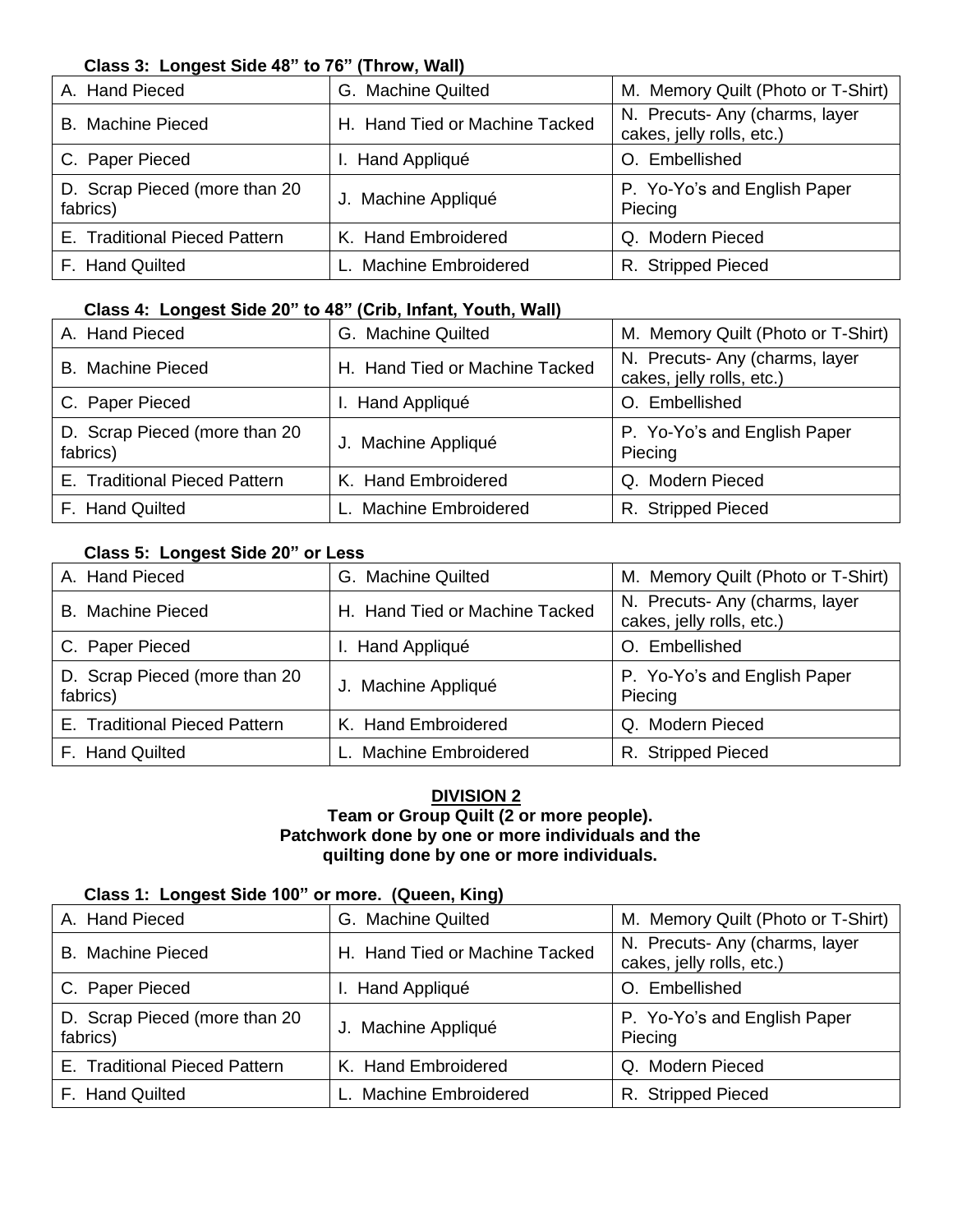#### **Class 2: Longest Side 76" to 99" (Full, Twin)**

| A. Hand Pieced                            | G. Machine Quilted             | M. Memory Quilt (Photo or T-Shirt)                          |
|-------------------------------------------|--------------------------------|-------------------------------------------------------------|
| <b>B.</b> Machine Pieced                  | H. Hand Tied or Machine Tacked | N. Precuts- Any (charms, layer<br>cakes, jelly rolls, etc.) |
| C. Paper Pieced                           | I. Hand Appliqué               | Embellished                                                 |
| D. Scrap Pieced (more than 20<br>fabrics) | J. Machine Appliqué            | P. Yo-Yo's and English Paper<br>Piecing                     |
| E. Traditional Pieced Pattern             | K. Hand Embroidered            | Q. Modern Pieced                                            |
| F. Hand Quilted                           | L. Machine Embroidered         | R. Stripped Pieced                                          |

#### **Class 3: Longest Side 48" to 76" (Throw, Wall)**

| A. Hand Pieced                            | G. Machine Quilted             | M. Memory Quilt (Photo or T-Shirt)                         |
|-------------------------------------------|--------------------------------|------------------------------------------------------------|
| <b>B.</b> Machine Pieced                  | H. Hand Tied or Machine Tacked | N. Precuts-Any (charms, layer<br>cakes, jelly rolls, etc.) |
| C. Paper Pieced                           | I. Hand Appliqué               | O. Embellished                                             |
| D. Scrap Pieced (more than 20<br>fabrics) | J. Machine Appliqué            | P. Yo-Yo's and English Paper<br>Piecing                    |
| E. Traditional Pieced Pattern             | K. Hand Embroidered            | Modern Pieced<br>O.                                        |
| F. Hand Quilted                           | L. Machine Embroidered         | R. Stripped Pieced                                         |

#### **Class 4: Longest Side 20" to 48" (Crib, Infant, Youth, Wall)**

| A. Hand Pieced                            | G. Machine Quilted             | M. Memory Quilt (Photo or T-Shirt)                          |
|-------------------------------------------|--------------------------------|-------------------------------------------------------------|
| <b>B.</b> Machine Pieced                  | H. Hand Tied or Machine Tacked | N. Precuts- Any (charms, layer<br>cakes, jelly rolls, etc.) |
| C. Paper Pieced                           | I. Hand Appliqué               | O. Embellished                                              |
| D. Scrap Pieced (more than 20<br>fabrics) | J. Machine Appliqué            | P. Yo-Yo's and English Paper<br>Piecing                     |
| E. Traditional Pieced Pattern             | K. Hand Embroidered            | Q. Modern Pieced                                            |
| F. Hand Quilted                           | L. Machine Embroidered         | R. Stripped Pieced                                          |

#### **Class 5: Longest Side 20" or Less**

| A. Hand Pieced                            | G. Machine Quilted             | M. Memory Quilt (Photo or T-Shirt)                         |
|-------------------------------------------|--------------------------------|------------------------------------------------------------|
| <b>B.</b> Machine Pieced                  | H. Hand Tied or Machine Tacked | N. Precuts-Any (charms, layer<br>cakes, jelly rolls, etc.) |
| C. Paper Pieced                           | I. Hand Appliqué               | Embellished                                                |
| D. Scrap Pieced (more than 20<br>fabrics) | J. Machine Appliqué            | P. Yo-Yo's and English Paper<br>Piecing                    |
| E. Traditional Pieced Pattern             | K. Hand Embroidered            | Q. Modern Pieced                                           |
| F. Hand Quilted                           | L. Machine Embroidered         | R. Stripped Pieced                                         |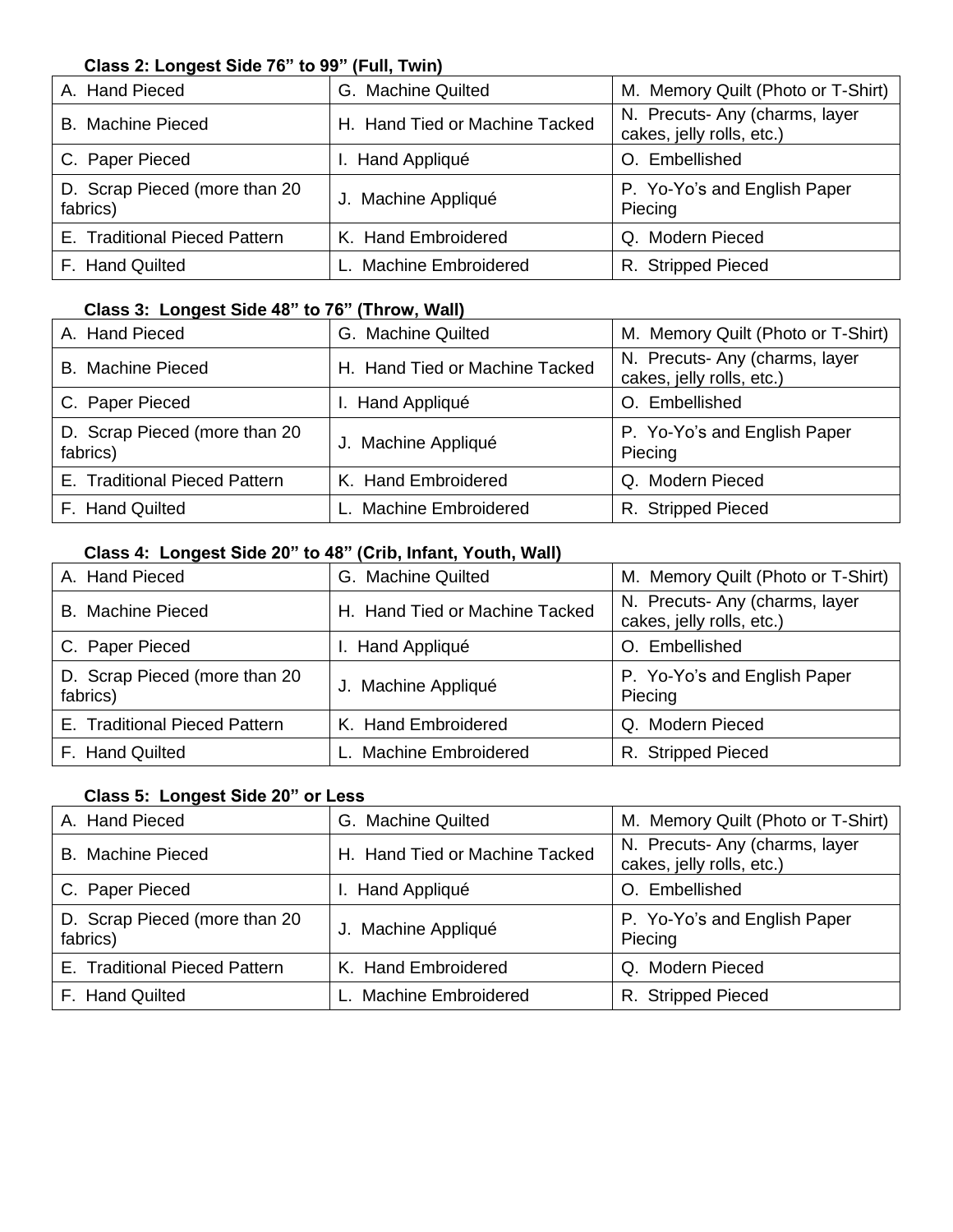#### **DIVISION 3 – Seasonal Items**

#### **Class 1: Longest Side 100" or more. (Queen, King)**

| A. Hand Pieced                            | G. Machine Quilted             | M. Memory Quilt (Photo or T-Shirt)                          |
|-------------------------------------------|--------------------------------|-------------------------------------------------------------|
| <b>B.</b> Machine Pieced                  | H. Hand Tied or Machine Tacked | N. Precuts- Any (charms, layer<br>cakes, jelly rolls, etc.) |
| C. Paper Pieced                           | I. Hand Appliqué               | O. Embellished                                              |
| D. Scrap Pieced (more than 20<br>fabrics) | J. Machine Appliqué            | P. Yo-Yo's and English Paper<br>Piecing                     |
| E. Traditional Pieced Pattern             | K. Hand Embroidered            | Q. Modern Pieced                                            |
| F. Hand Quilted                           | L. Machine Embroidered         | R. Stripped Pieced                                          |

#### **Class 2: Longest Side 76" to 99" (Full, Twin)**

| A. Hand Pieced                            | G. Machine Quilted             | M. Memory Quilt (Photo or T-Shirt)                          |
|-------------------------------------------|--------------------------------|-------------------------------------------------------------|
| <b>B.</b> Machine Pieced                  | H. Hand Tied or Machine Tacked | N. Precuts- Any (charms, layer<br>cakes, jelly rolls, etc.) |
| C. Paper Pieced                           | I. Hand Appliqué               | O. Embellished                                              |
| D. Scrap Pieced (more than 20<br>fabrics) | J. Machine Appliqué            | P. Yo-Yo's and English Paper<br>Piecing                     |
| E. Traditional Pieced Pattern             | K. Hand Embroidered            | Q. Modern Pieced                                            |
| F. Hand Quilted                           | L. Machine Embroidered         | R. Stripped Pieced                                          |

#### **Class 3: Longest Side 48" to 76" (Throw, Wall)**

| A. Hand Pieced                            | G. Machine Quilted             | M. Memory Quilt (Photo or T-Shirt)                          |
|-------------------------------------------|--------------------------------|-------------------------------------------------------------|
| <b>B.</b> Machine Pieced                  | H. Hand Tied or Machine Tacked | N. Precuts- Any (charms, layer<br>cakes, jelly rolls, etc.) |
| C. Paper Pieced                           | I. Hand Appliqué               | Embellished                                                 |
| D. Scrap Pieced (more than 20<br>fabrics) | J. Machine Appliqué            | P. Yo-Yo's and English Paper<br>Piecing                     |
| E. Traditional Pieced Pattern             | K. Hand Embroidered            | Q. Modern Pieced                                            |
| F. Hand Quilted                           | L. Machine Embroidered         | R. Stripped Pieced                                          |

#### **Class 4: Longest Side 20" to 48" (Crib, Infant, Youth, Wall)**

| A. Hand Pieced                            | G. Machine Quilted             | M. Memory Quilt (Photo or T-Shirt)                          |
|-------------------------------------------|--------------------------------|-------------------------------------------------------------|
| <b>B.</b> Machine Pieced                  | H. Hand Tied or Machine Tacked | N. Precuts- Any (charms, layer<br>cakes, jelly rolls, etc.) |
| C. Paper Pieced                           | I. Hand Appliqué               | Embellished                                                 |
| D. Scrap Pieced (more than 20<br>fabrics) | J. Machine Appliqué            | P. Yo-Yo's and English Paper<br>Piecing                     |
| E. Traditional Pieced Pattern             | K. Hand Embroidered            | Q. Modern Pieced                                            |
| F. Hand Quilted                           | L. Machine Embroidered         | R. Stripped Pieced                                          |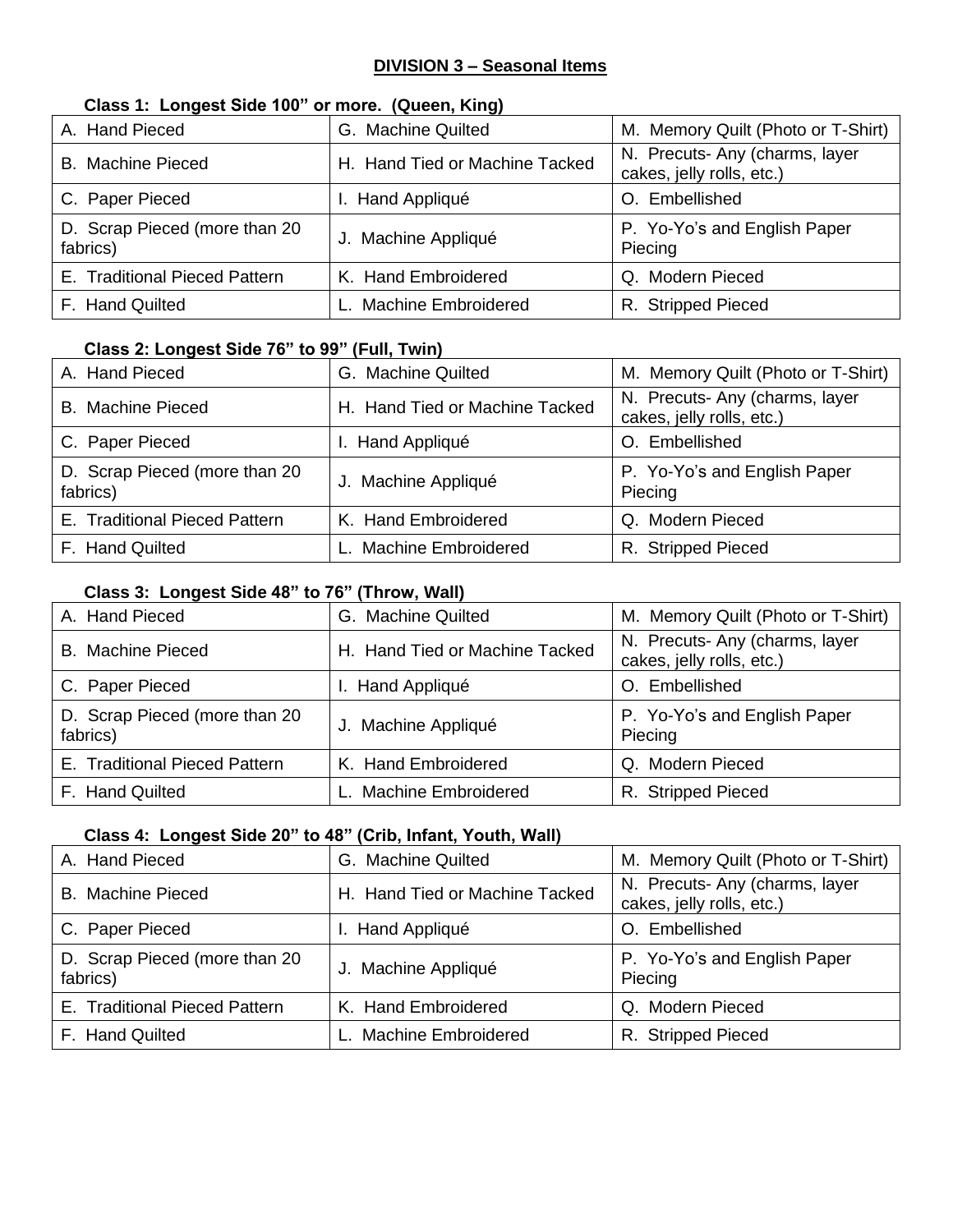#### **Class 5: Longest Side 20" or Less**

| A. Hand Pieced                            | G. Machine Quilted             | M. Memory Quilt (Photo or T-Shirt)                          |  |
|-------------------------------------------|--------------------------------|-------------------------------------------------------------|--|
| <b>B.</b> Machine Pieced                  | H. Hand Tied or Machine Tacked | N. Precuts- Any (charms, layer<br>cakes, jelly rolls, etc.) |  |
| C. Paper Pieced                           | I. Hand Appliqué               | O. Embellished                                              |  |
| D. Scrap Pieced (more than 20<br>fabrics) | J. Machine Appliqué            | P. Yo-Yo's and English Paper<br>Piecing                     |  |
| E. Traditional Pieced Pattern             | K. Hand Embroidered            | Q. Modern Pieced                                            |  |
| F. Hand Quilted                           | L. Machine Embroidered         | R. Stripped Pieced                                          |  |

#### **DIVISION 4 – Various Quilted Items**

| <b>Class 1: Clothing</b>                       | Class 5: Tote                                   | <b>Class 9: Door Hanger</b>         |
|------------------------------------------------|-------------------------------------------------|-------------------------------------|
| <b>Class 2: Pillows and</b><br>pillowcases (2) | <b>Class 6: Table Topper</b>                    | <b>Class 10: Tree Skirt</b>         |
| <b>Class 3: Mini quilt</b>                     | Class 7: Placemats (2) and<br><b>Potholders</b> | <b>Class 11: Christmas Stocking</b> |
| <b>Class 4: Purse</b>                          | <b>Class 8: Found and Finished</b>              | <b>Class 12: Pincushion</b>         |

#### **DIVISION 5 Youth Division – 17 Years or younger**

- 1. Youth may enter any of the above Classes by entering in Division 5. Example: Division 5 Class 3J
- 2. Please include your age on the Entry Form
- 3. Every youth exhibitor will receive a ribbon for their participation.

#### **DIVISION 6**

## **2021 Fair Challenge**

- 1. Open to all who meet general Kossuth County Fair Quilt Entry Rules.
- 2. All entries must use the pattern or design specified in the challenge classes.
- 3. The next year's challenges will be announced at checkout each year.
- 4. Every exhibit will be judged and receive a ribbon for their participation. One overall challenge winner will be selected.

#### **Class 1: Quilt made using any Log Cabin Pattern**

#### **Class 2: Quilt made using any Turning Twenty Pattern**

• Please bring a photo of the pattern used

#### **Contact 515-341-4448 for more information.**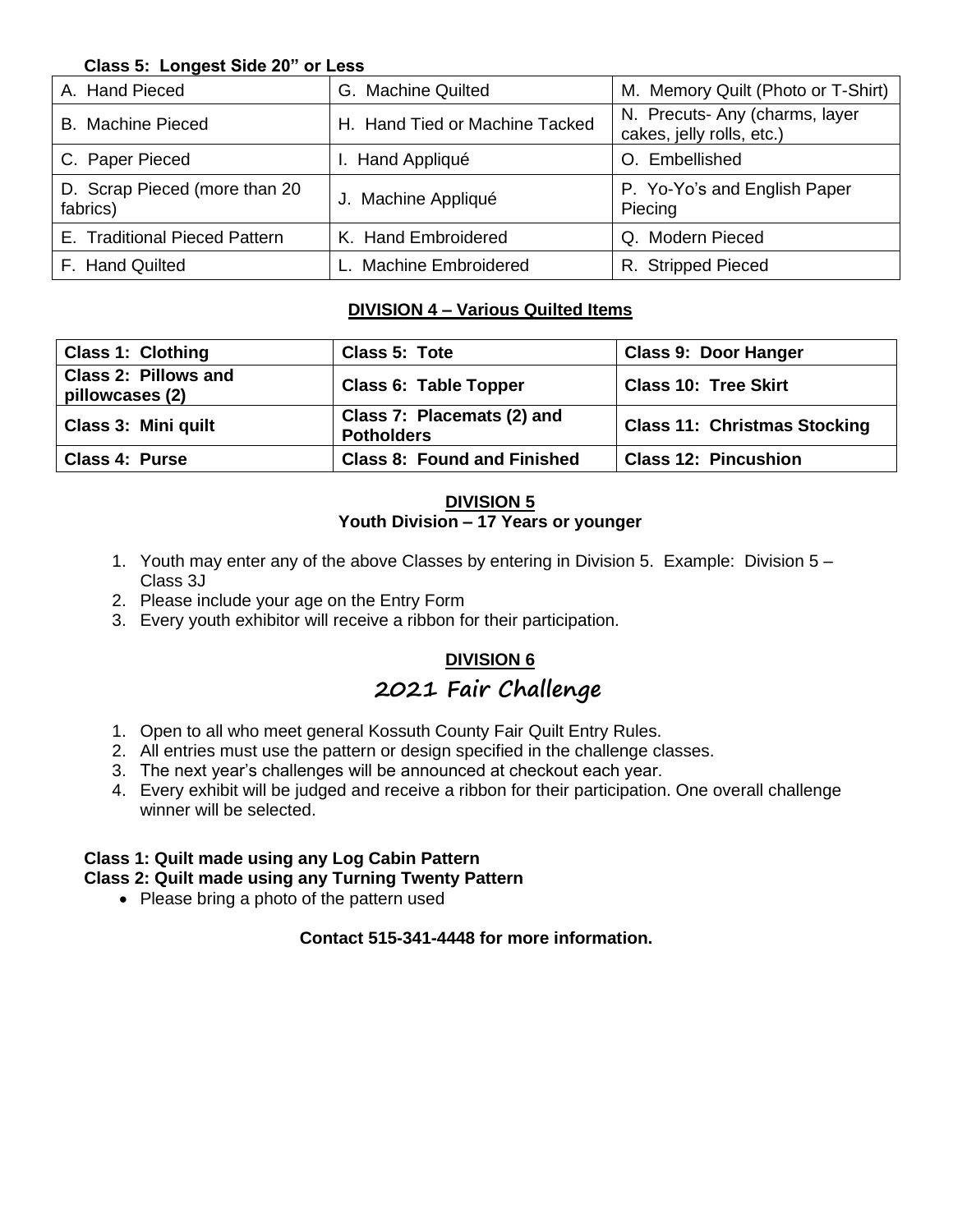# **GARDEN DEPARTMENT "G"**

### **RULES FOR ENTERING:**

- **1. All entries are to be grown by the exhibitor. Entries limited to amateur gardeners, no professionals (one who derives a considerable portion of their income from the sale of fruits/vegetables). One who makes occasional sales of surplus is not considered a professional.**
- 2. Exhibitors are highly encouraged to reference the Iowa State University Extension Publication **"Harvesting and Preparing Vegetables for Exhibit".** This can be found on the Iowa State University Extension Website <http://www.extension.iastate.edu/4h/projects/horticulture>
- 3. **Refer to the Open Class Rules for the number of each specimen required.** This will take precedence over all other printed materials.
- 4. The **variety of the specimen** must be included on the entry tag.
- 5. All entries will be judged on **quality, uniformity, and appearance**. Exhibits should be **true to variety**.
- 6. Entries should be displayed on a paper plate, uncovered. With the exception of the Junior Garden Collection display. Attach entry tags to the container.
- 7. Exhibitors may enter only one entry per class.
- 8. Entry forms can be downloaded at kossuthcountyfair.com or are available at the Kossuth County Extension Office. The superintendent and volunteers are available to help with any questions at time of entry. **Having your entry form started is greatly appreciated.**
- 9. Entries will close at 11:30 am on Monday. Judging will begin as soon as entries are tabulated.
- 10.Entries are released on Sunday from 8:00 am- 12:00 noon. **Each exhibitor will be responsible for their entries at the close of the show. No ribbons, entries, or premiums will be mailed to the exhibitor**.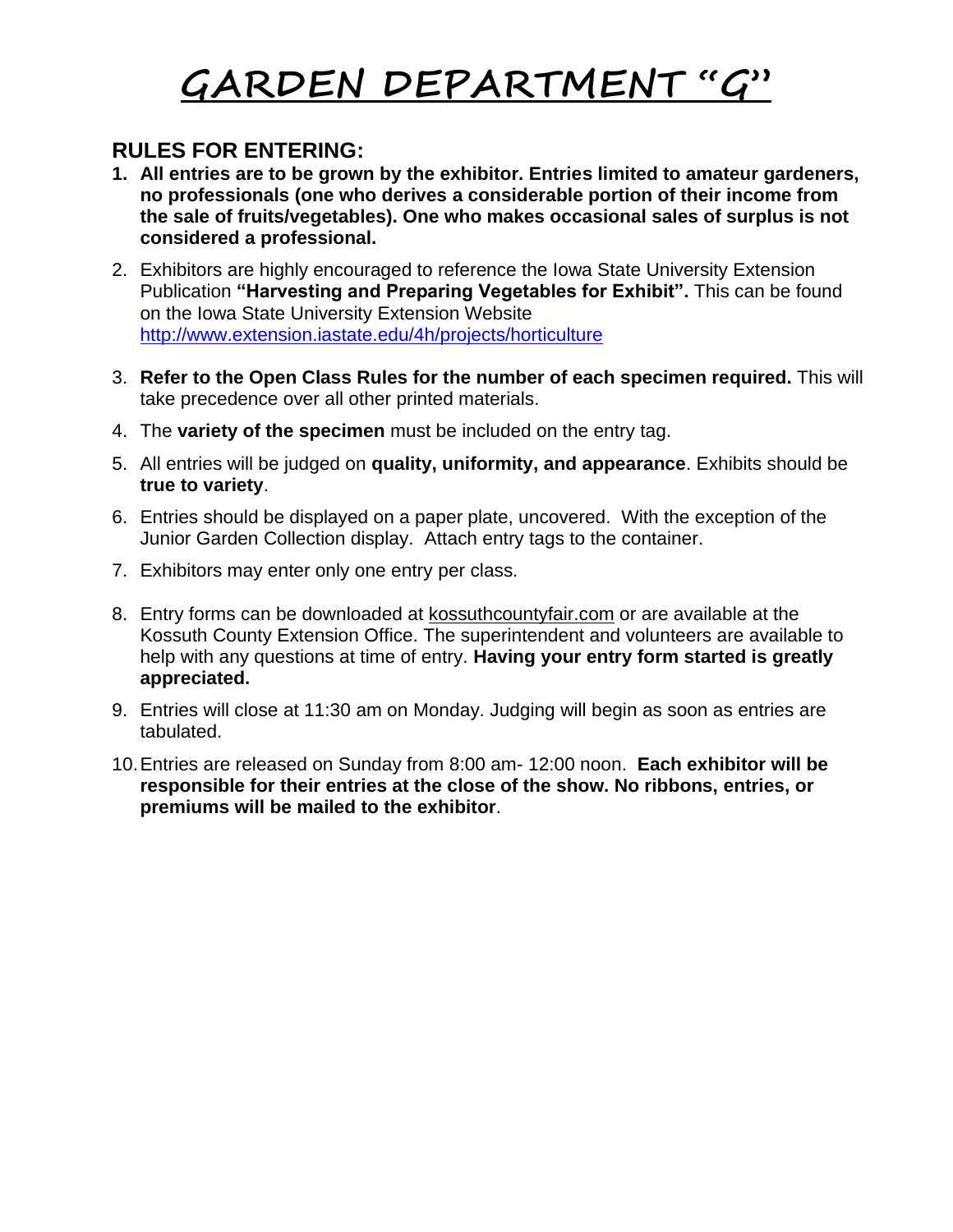#### **DIVISION 1 – Garden Vegetables**

- 1. Exhibitors should reference the Iowa State University Extension Publication **"Harvesting and Preparing Vegetables for Exhibit".** This can be found on the Iowa State University Extension Website [http://www.extension.iastate.edu/4h/projects/horticulture.](http://www.extension.iastate.edu/4h/projects/horticulture)
- **2. The preparation information listed in the above publication will be referenced when judging exhibits.**
- 3. When selecting specimens for entry consider the quality, color, size, condition, and uniformity. Exhibits should be free of blemishes.
- 4. Display exhibit on plate. Attach entry tag to the plate.
- 5. Refer to the chart below for the number of each specimen required. This will take precedence over all other printed materials.
- 6. Entries will be disqualified if they do not have the correct number of specimens.

| 1. Beans, snap, 6                    | 18. Kale, 1                          | 35. Potatoes, yellow/gold, 5            |
|--------------------------------------|--------------------------------------|-----------------------------------------|
| 2. Beans, other (lima, pole, etc), 6 | 19. Kohlrabi, 2                      | 36. Potatoes, any other, 5              |
| 3. Beets, 3                          | 20. Lettuce, Head, 1                 | 37. Radish, 1 bunch of 5 tied at leaves |
| 4. Broccoli, 1                       | 21. Okra, 3                          | 38. Rhubarb, 1 bunch of 3 stalks tied   |
| 5. Brussel Sprouts, 5                | 22. Onions, Red, 3                   | 39. Rutabagas, 3 roots                  |
| 6. Cabbage, Any, 1                   | 23. Onions, Walla Walla, 3           | 40. Scallions, 3                        |
| 7. Cabbage, Red, 1                   | 24. Onions, White, 3                 | 41. Squash, Summer, 1                   |
| 8. Cabbage, Round, 1                 | 25. Onions, Yellow, 3                | 42. Squash, Winter, 1                   |
| 9. Cantaloupe or Muskmelon, 1        | 26. Onions, green, 1 bunch of 5 tied | 43. Squash, Zucchini, 1                 |
| 10. Carrots, 3                       | 27. Peas, 6 pods                     | 44. Sweet Corn, 3                       |
| 11. Cauliflower, 1                   | 28. Peppers, Bell any color, 3       | 45. Sweet Potatoes or Yams, 3           |
| 12. Celery, root attached, 1 bunch   | 29. Peppers, sweet any, 3            | 46. Tomatoes, Cherry type, 6            |
| 13. Cucumbers, Pickling 2"-3", 5     | 30. Peppers, Jalapeno, 5             | 47. Tomatoes, cocktail type, 6          |
| 14. Cucumbers, Dill 3-5", 3          | 31. Peppers, any other hot, 5        | 48. Tomatoes, standard, 3               |
| 15. Cucumbers, Slicing 6-8", 3       | 32. Pie Pumpkin, 1                   | 49. Turnips, 3                          |
| 16. Eggplant, 1                      | 33. Potatoes, red, 5                 | 50. Watermelon, 1                       |
| 17. Garlic, 3                        | 34. Potatoes, white, 5               | 51. Not specified, named                |

#### **\*\*List variety of specimen on entry tag.**

#### **DIVISION 2 – Fruits**

- 1. When selecting specimens for entry consider the quality, color, size, condition, and uniformity. Exhibits should be free of blemishes.
- 2. Display exhibit on plate. Attach entry tag to the plate.
- 3. Entries will be disqualified if they do not have the correct number of specimens.
- 4. Leave stems on all fruit except for raspberries and blackberries.

#### **\*\*List variety of specimen on entry tag.**

| 1. Apples, 5         | 5. Peaches, 3      | 9. Strawberries, 6       |
|----------------------|--------------------|--------------------------|
| 2. Cherries, 12      | 6. Pears, 3        | 10. Watermelon, 1        |
| 3. Grapes, 3 bunches | 7. Plums, 5        | 11. Mulberries, 12       |
| 4. Muskmelon, 1      | 8. Raspberries, 12 | 12. Not specified, named |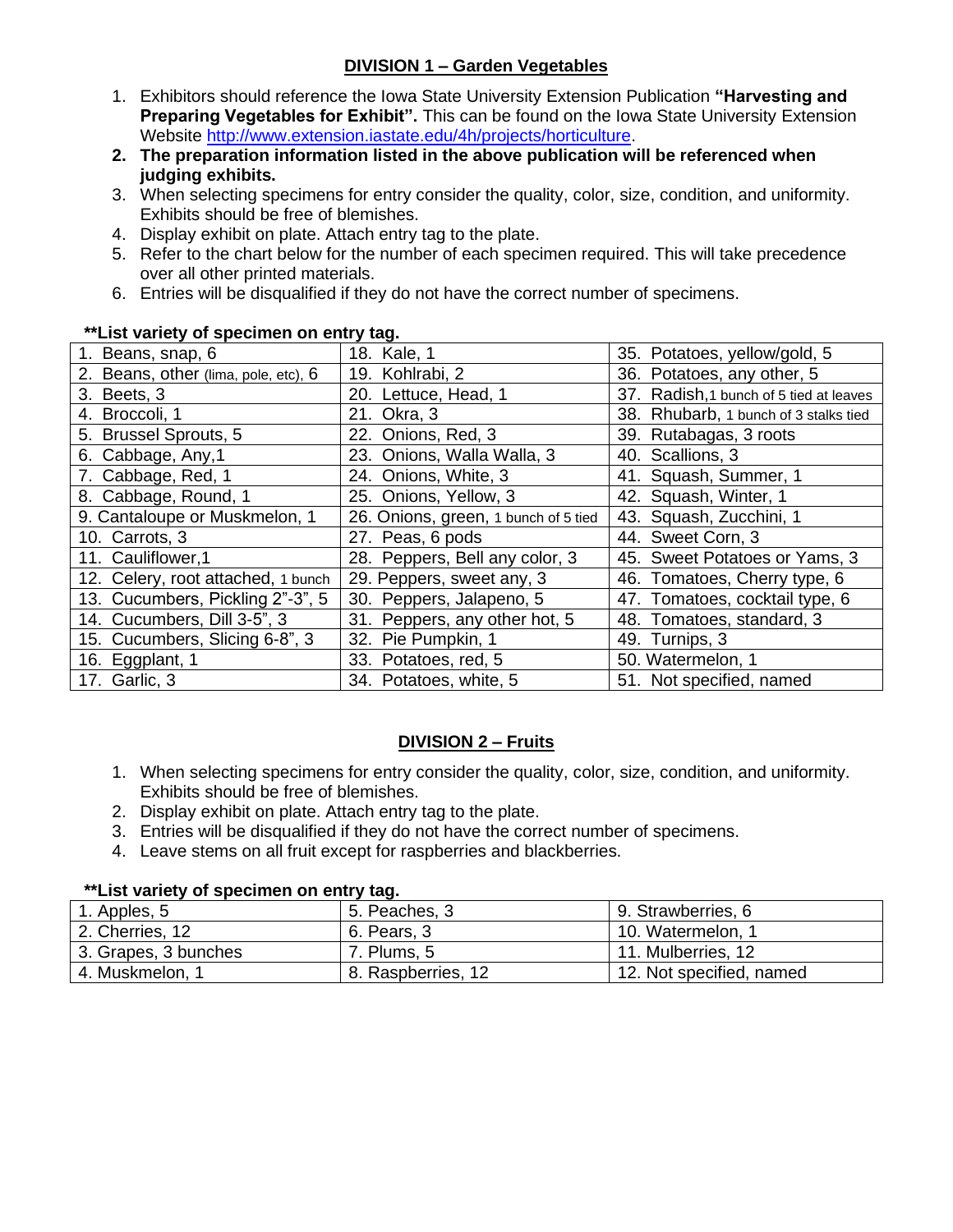#### **Division 3- Herbs**

- 1. Herb entry shall consist of one sprig of herb. Cut fresh and in the green leafy or flowering stage.
- 2. Place specimen in appropriately sized bottle or container with water to display. (No leaves should be below the water line.)
- 3. List variety of specimen on entry tag.

| <b>Basil</b> | 5. Lavender | 9. Rosemary          |
|--------------|-------------|----------------------|
| 2. Chives    | 6. Mint     | 10. Sage             |
| 3. Cilantro  | . Oregano   | 11. Thyme            |
| 4. Dill      | 8. Parsley  | 12. Any other, named |

#### **DIVISION 4 – Displays, any variety**

#### **\*\*List variety of specimen on entry tag.**

| 1. Herb collection, 3-5         | 7. Largest Pepper                  | 13. Largest Turnip             |
|---------------------------------|------------------------------------|--------------------------------|
| 2. Gourd collection, 3-5        | 8. Largest Potato                  | 14. Largest Veg. Other         |
| 3. Mini pumpkin collection, 3-5 | 9. Largest Pumpkin                 | 15. Tallest stalk of corn,     |
|                                 |                                    | including root                 |
| 4. Largest Beet                 | 10. Largest Squash                 | 16. Unusually shaped vegetable |
| 5. Longest Carrot               | 11. Largest Sunflower              |                                |
| 6. Largest Kohlrabi             | 12. Largest Sunflower Head         |                                |
|                                 | (display with 1-2 inches of stalk) |                                |

#### **DIVISION 5 – Flower Buckets**

- 1. Everyone is invited to participate in the contest.
- 2. One bucket per category may be entered.
- 3. Participants will use a five-gallon bucket as a planter.
- 4. No advertising on buckets. Must cover up if necessary.
- 5. It is recommended that a portion of the bucket be filled with packing peanuts to keep it from becoming too heavy to carry.
- 6. The participant may choose any live plant material. Be creative; let your imagination soar! It may be a stalk of corn, bucket of soybeans, tomato plant, or flowers...you decide!
- 7. Participants may choose to have a theme for their planter.
- 8. Other decorative materials may be added.
- 9. Planters can be entered Sunday from 5:00-7:00 pm or Monday from 7:30-11:30 am. Planters will be judged Monday and displayed around the fairgrounds after judging.

#### **Class: Buckets**

| 1. Funny bucket  | 3. Most colorful | 5. Patriotic theme |
|------------------|------------------|--------------------|
| 2. Holiday theme | 4. Nature theme  | 6. Unspecified     |

#### **DIVISION 6 – Garden Collection (Juniors Only)**

- 1. Entry consists of **three to five different vegetables** displayed in an **appropriately sized container**. **Follow the vegetable quantities on the previous page**.
- 2. The exhibit will be judged on quality and completeness.

| <b>Class: Junior Garden Collection</b> |  |
|----------------------------------------|--|

#### **Junior Division**

#### **Open to anyone 17 years old and younger. Please put your age on the entry form.**

**To Enter:** Enter in **any of the classes listed above** and include **"Junior"** and your **age** on your entry form and entry tags.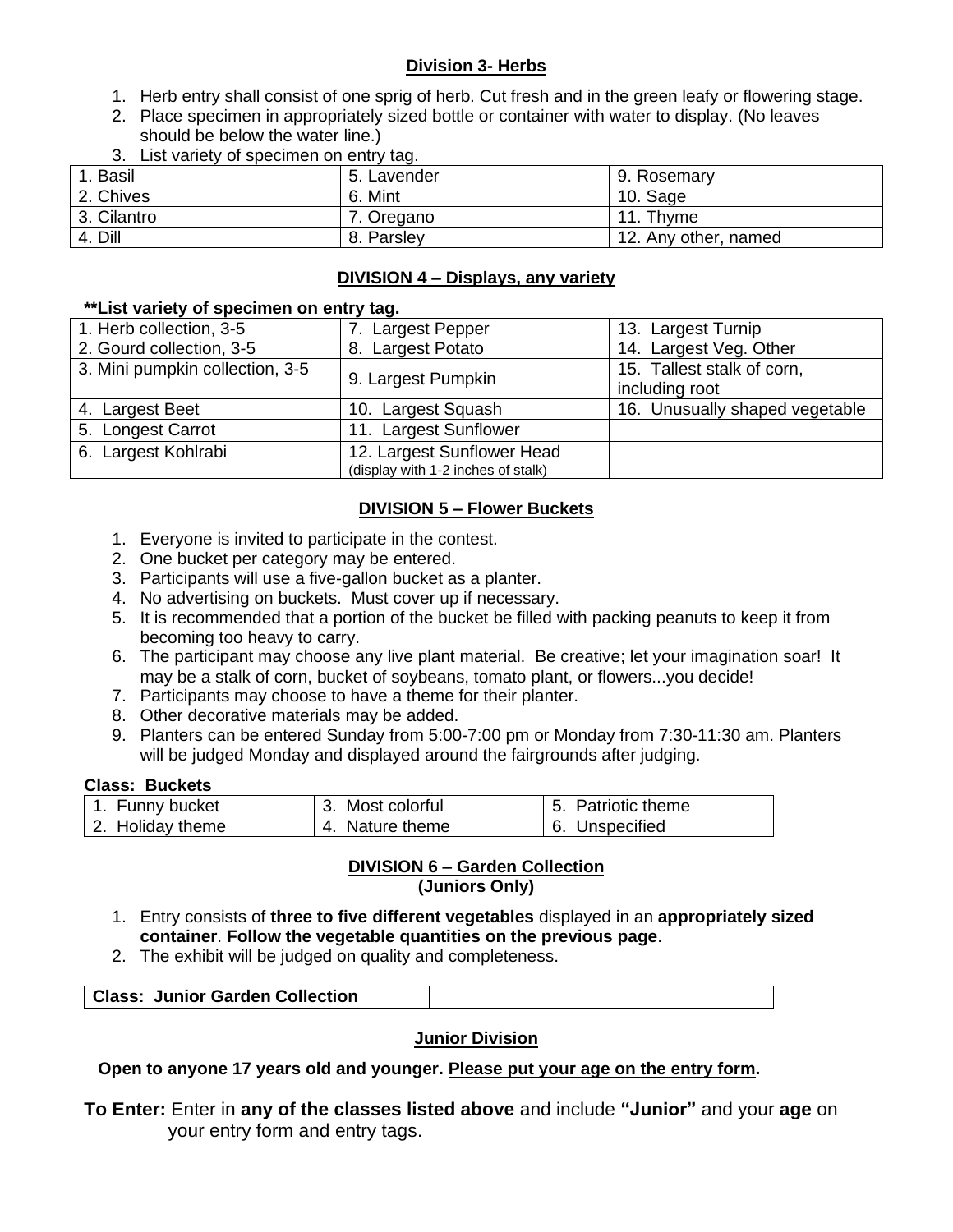# **AGRICULTURAL DEPARTMENT "A"**

## **RULES FOR ENTERING:**

- 1. All entries must be of the 2021 crop except seeds and corn which may be from the 2018 crop.
- 2. Only one entry from the same farm in each class.
- 3. Exhibitors must enter only products raised on his land.
- 4. Do not remove husks from corn. Peel back a strip of corn husk so the judge can sufficiently see the top of each ear and condition of kernels.

#### **DIVISION 1 – Corn**

#### **Class: Field Corn**

| 1<br>Best single ear | Largest ear<br><u>.</u> . | -ongest ear | White,8<br>.8 ears<br>7ellow or<br>$\mathbf{u}$ |
|----------------------|---------------------------|-------------|-------------------------------------------------|
|                      |                           |             |                                                 |

#### **Class: Popcorn (8 Ears)**

| White<br>г<br>. ب | <b>Blue</b>     | C<br>Indian<br>ູ |
|-------------------|-----------------|------------------|
| ellow<br>6.       | trawberry<br>U. | Collection<br>Έ. |

#### **DIVISION 2 – Grain & Seeds Measure one quart**

| 1. Oats, name variety- give test | 4. Sweet Clover, name variety | 7. Not specified, name variety |
|----------------------------------|-------------------------------|--------------------------------|
| weight                           |                               |                                |
| 2. Alfalfa, name variety         | 5. Soybeans, name variety     |                                |
| 3. Red Clover, name variety      | 6. Flax, name variety         |                                |

#### **DIVISION 3 – Grass & Forage**

#### **Sheaf is to be cured and approximately 2" in diameter**

| 1. Alfalfa Sheaf    | 3. Timothy Sheaf                                          | 5. Fresh Soybean plant, most<br>pods |
|---------------------|-----------------------------------------------------------|--------------------------------------|
| 2. Red Clover Sheaf | 4. Any Grass Sheaf (Brome, etc.)   6. Not specified, name |                                      |

#### **DIVISION 4 – Sheaf Grain**

| straw<br>straw<br>straw<br>Barley in<br>ın<br>ın<br>Oats<br>۱ал<br>v. |
|-----------------------------------------------------------------------|
|-----------------------------------------------------------------------|

#### **Junior Division**

**This division is open to anyone 17 years old and younger. Please put your age on the entry form. \*\*** If you would like to bring an item that is not listed please talk to the Superintendent. The Superintendent will assist in finding an appropriate class or a class may be created. Please note new classes will not be created for every item.

#### **To Enter:** Enter in **any of the classes listed above** and include **"Junior"** and your **age** on your entry form and entry tags.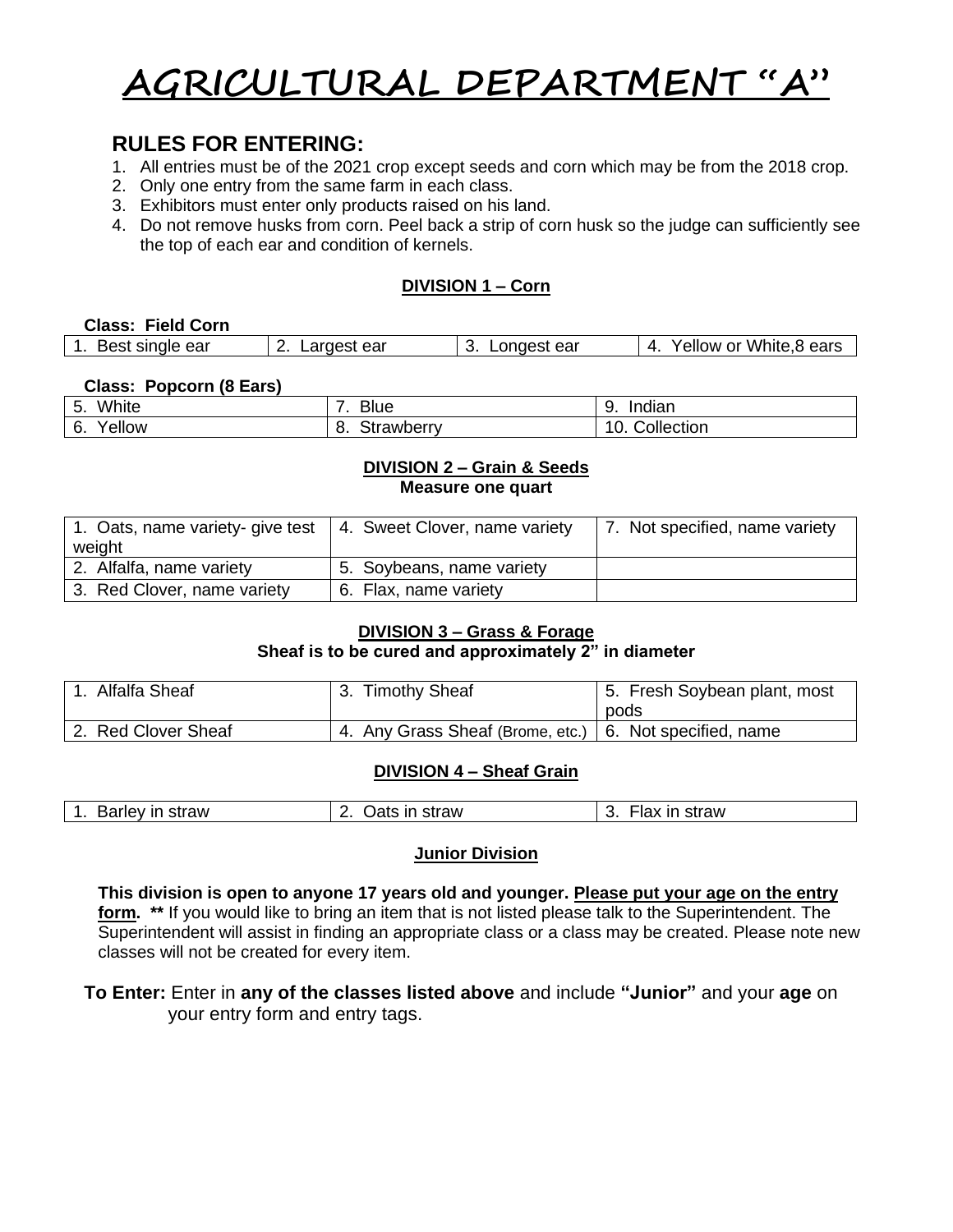# **HORTICULTURE & FLORICULTURE**

# **DEPARTMENT "F"**

THE ALGONA AREA GARDEN CLUB Members of the National Council of State Garden Clubs & The Federated Garden Clubs of Iowa

> *Cordially Invites you to Participate in its 2021 Standard Flower Show*

# Broadway

In conjunction with the Kossuth County Fair, August 2<sup>nd</sup> – August 7<sup>th</sup>, 2021 Kossuth County Fairgrounds Highway 169 South and Fair Street Algona, IA

**Entry Deadline: Tuesday, August 3rd , 2021 12:00pm** 

**For More Information Contact:** 

**Chairpersons:** Renetta Seiler (319) 319-5262 Walt Reemtsma (515) 341-1052 Barb Bernhard (515) 200-9192 Nova Reefer (515) 295-3741

**Superintendent:** Deb Specht (515) 341-2342

**Reservations Clerk:** Deb Specht (515) 341-2342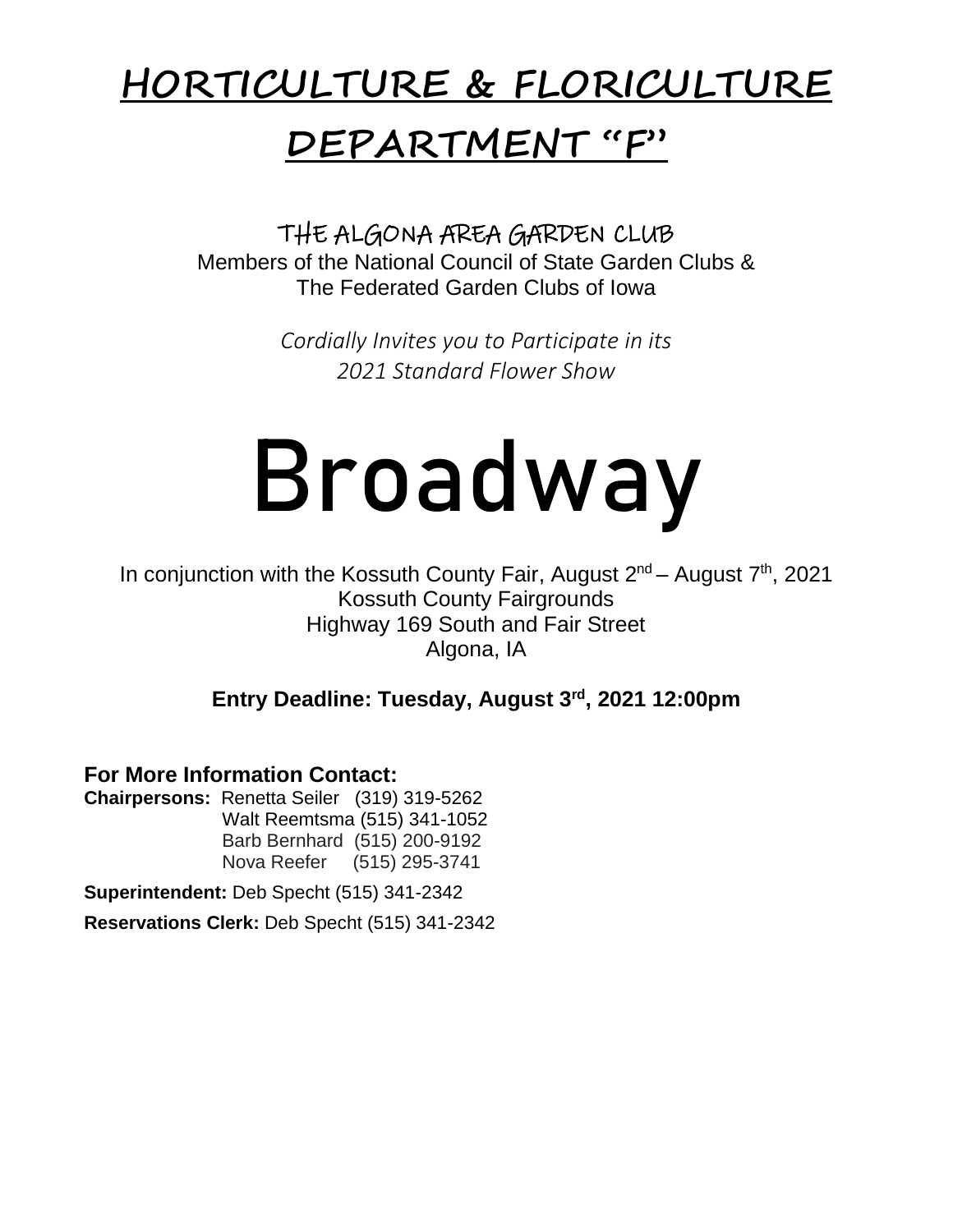#### **DEFINITION OF TERMS:**

**Accessory:** An object in addition to and subordinate to plant material, container/base, mechanics, and staging.

**Feature:** An object is considered a featured object when it is a prominent or dominant part of the design.

**Exhibition Table:** An artistic arrangement of table components, within an allotted space, to provide a creative effect **without** consideration for functional placement. All components chosen must be suitable for use on a dining table.

**Type I-** Must include decorative unit(s).

**Functional Table:** Table exhibit planned and set for actual service of food, capable of functioning for dining as displayed. Set for two or more persons. Convenience and sense of order must prevail. The exhibit must always include a decorative unit (a floral design, with or without candles or other accessories). A container-grown plant alone is not a design. Typically includes dishes, beverage container(s), covering(s), and napkin(s).

#### **DESIGN DIVISON**

#### **GENERAL INFORMATION:**

1. Entries open Monday, August 2<sup>nd</sup> 5:00-7:00 pm and Tuesday, August 3<sup>rd</sup> 7:00 am- 12:00 noon. Entries in the design division close at 12:00 noon Tuesday, August 3<sup>rd</sup>. Judging will begin shortly after by nationally accredited Flower Show judges using the Handbook for Flower Shows.

2. Entries are released Sunday, August  $8<sup>th</sup>$  from 8 am -12 noon.

3. Neither the Kossuth County Fair Board nor the Algona Garden Club is responsible for loss or damage to exhibits or property of exhibitors.

4. Each exhibitor will be responsible for their entries and personal items at the close of the show. No ribbons or entries will be mailed to the exhibitor.

5. Classes having a large number of entries may be divided upon the judge's discretion.

6. Entries in these divisions are open to garden groups or individuals, except professionals (one who publishes a price list, or catalog, or derives a considerable portion of their income from the sale of plants and flowers). One who makes occasional sales of surplus flowers is not considered a professional.

7. All exhibits must contain plant material. Plant material in the Design classes need not be grown by the exhibitor. Fresh plant material cannot be treated in any manner, which includes artificial coloring.

8. No artificial flowers, fruit, foliage, or vegetables are permitted.

9. All materials must be of natural origin. Only dried natural materials, may be dyed, painted, gilded, varnished or otherwise treated. Contrived flowers permitted as well as preserved wood.

10. Cut fruits and vegetables or prepared foods will not be permitted.

11. Natural bird's nest, stuffed birds or animals, real butterflies, insects, fish, birds, or animals are **NOT** permitted. Naturally-shed feathers from non-endangered species and sea fans, coral, starfish, sponges, bones, antlers, etc. may be used. Artificial nests and birds are permissible.

12. Candles may be used in any table class or mantle class.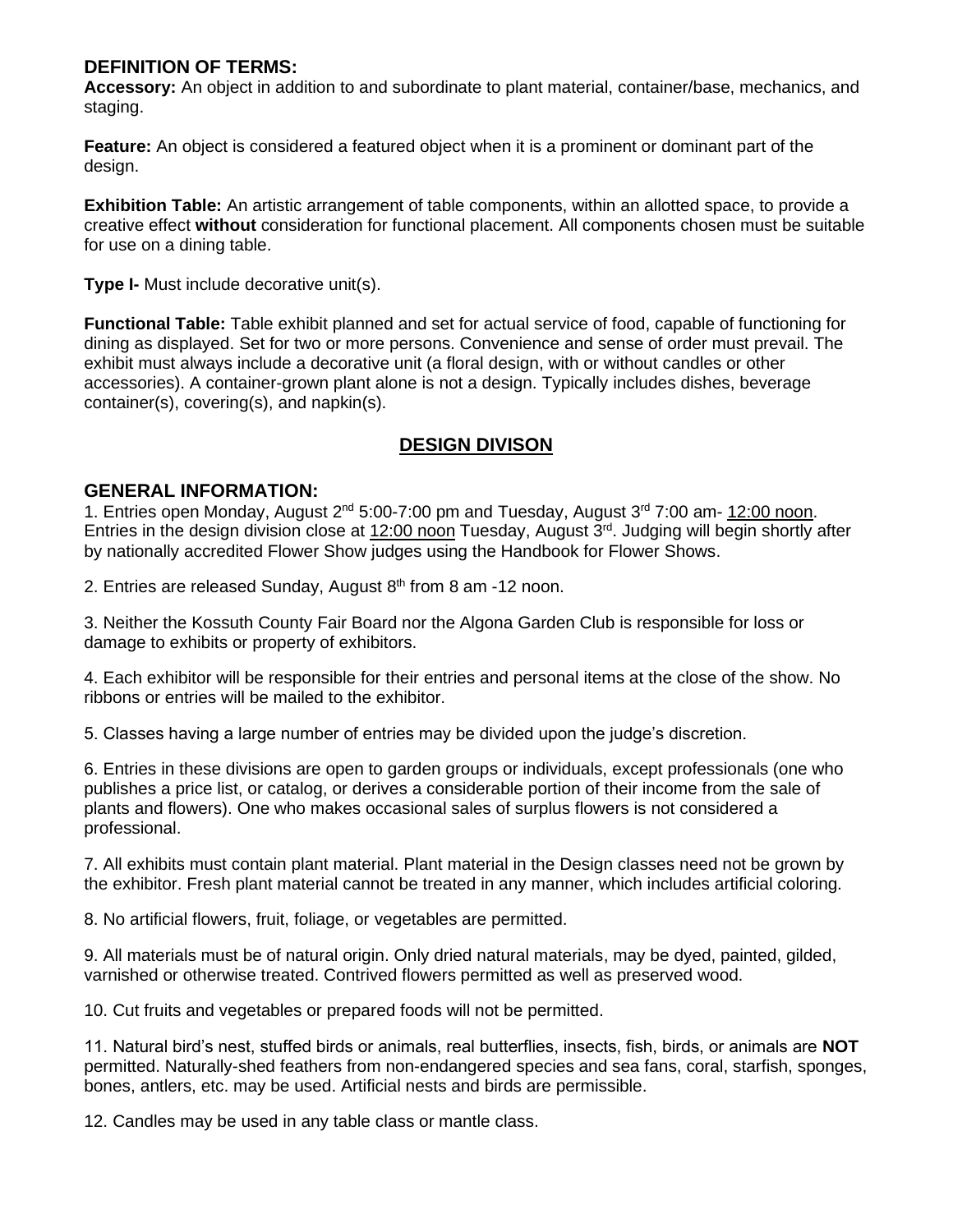13. In table classes it is permissible to use plastic or paper plates and beverage containers, and paper napkins, if appropriate to the schedule. Flatware of plastic, wood, inexpensive metal is permitted, but **NOT** encouraged.

14. Only one exhibit is permitted in any class in the design division.

15. Religious symbols used in design must be displayed in a respectful manner and in accordance with policies of local religious organizations.

Ī 16. A booklet outlining rules for tables is available from the reservations clerk.

#### **IOWA'S NOXIOUS WEEDS LIST (The following are not allowed to be used in design arrangements)**

| <b>Buckthorn</b>               | <b>Musk Thistle</b>                              | Sheep Sorrel, Red Sorrel |
|--------------------------------|--------------------------------------------------|--------------------------|
| <b>Bull Thistle</b>            | Perennial Pepper-grass                           | Smooth Dock              |
| <b>Butterprint, Velvetleaf</b> | <b>Perennial Sowthistle</b>                      | Sour dock, Curly Dock    |
| Canada Thistle                 | Poison Hemlock                                   | <b>Tall Thistle</b>      |
| Cocklebur                      | Puncturevine                                     | Teasel                   |
| <b>Field Bindweed</b>          | <b>Wild Carrot</b><br><b>Purple Loosestrife</b>  |                          |
| Horsenettle                    | <b>Wild Mustard</b><br>Quackgrass                |                          |
| Leafy Spurge                   | <b>Russian Knapweed</b><br><b>Wild Sunflower</b> |                          |
| <b>Multiflora Rose</b>         | Shattercane                                      |                          |

#### **DESIGN DIVISON**

## Flower Show Theme: Broadway

#### **SECTION A: Tricolor award**

All fresh plant material. One or more accessories permitted, with emphasis on fresh plant material. No size limitations. Background permitted. **Four designs in 3 classes required for National Award.** 

| Class :<br>Fair<br>Mv<br>∟adv<br>. . | <b>Class</b><br><b>South Pacific</b><br>$\mathbb{Z}$ | <b>Funny Girl</b><br>' -3 lass- |
|--------------------------------------|------------------------------------------------------|---------------------------------|
|                                      |                                                      |                                 |

#### **SECTION B: Award of Distinction**

All dried material and/or dried treated, one or more accessory permitted. No size limitations.

Backgrounds permitted. **Four designs in 3 classes required for a National Award.** 

| Class<br>Annie | " here<br>Beetleiuice<br>בבוש | $\sim$<br>arease<br>Class<br>∼- |
|----------------|-------------------------------|---------------------------------|
|                |                               |                                 |

#### **SECTION C: Designers Choice**

Designer's choice of plant materials. Accessories are permitted, but plant material must be dominant. Features allowed. No size limitations. Background permitted. **Four designs in 3 classes required for National Award.** 

| Class 1- School of Rock | Class 3- Les Miserable                                           | Class 5- Annie Get Your Gun<br>(Wall Hanging) |
|-------------------------|------------------------------------------------------------------|-----------------------------------------------|
| Class 2- Jeckyll & Hyde | Class 4- Hello Dolly<br>(Miniature- no more than 8"<br>squared.) |                                               |

#### **SECTION D: Eclectic Class**

Choice of dried or fresh materials for upcycling. Accessories are permitted. Choice of media for artwork but must include floriculture or horticulture renderings. No size limitations.

| Class<br>Hairspray<br>. | (artwork)<br>Kinky Boots<br>ה הו'<br>uldəə z |
|-------------------------|----------------------------------------------|
|                         |                                              |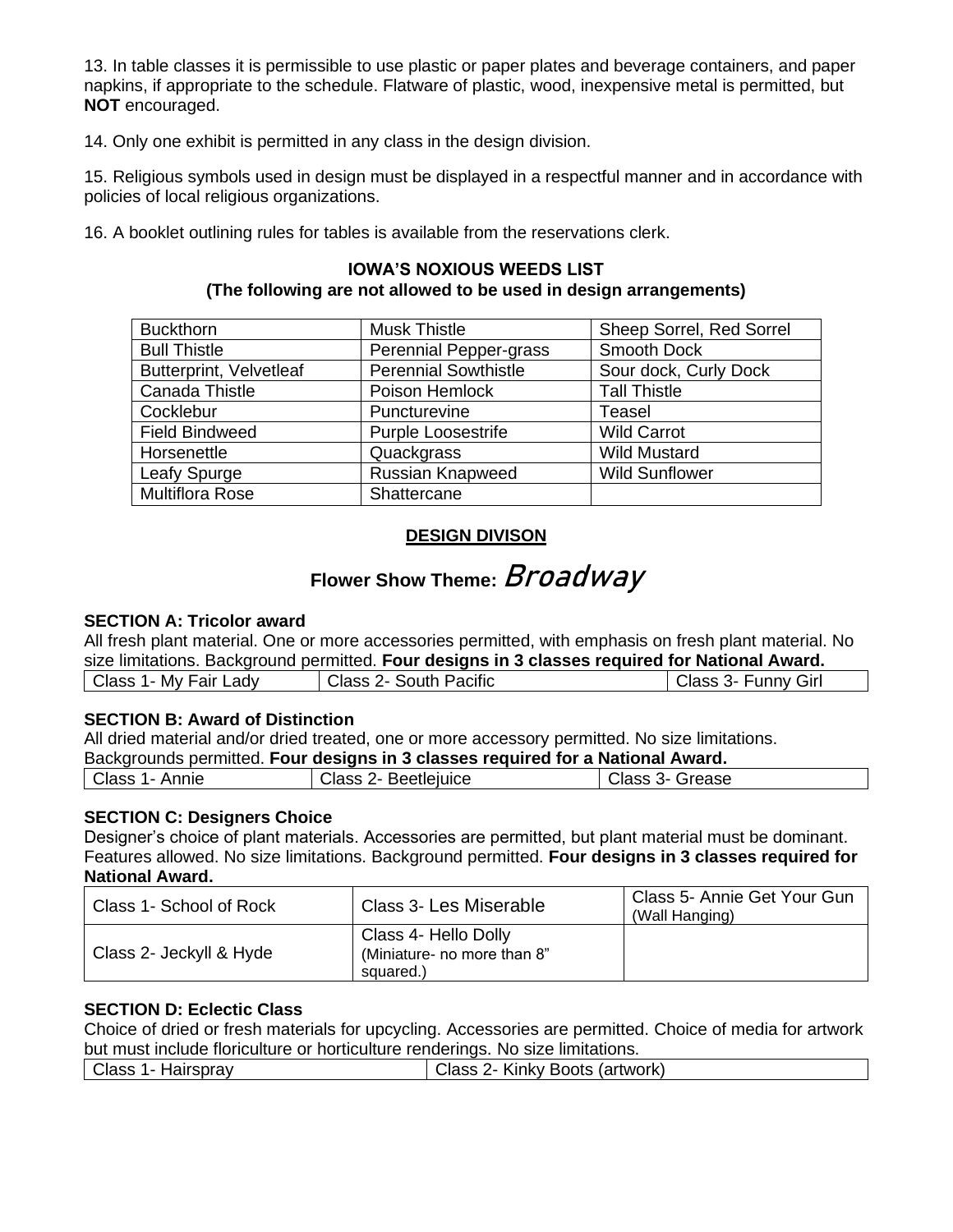#### **SECTION E: Tables**

Decorative unit must be all fresh plant material. Accessories and features are permitted. Tables can be no more than 34" square and need to be provided by the exhibitor. Space is limited to three entries in each class and **exhibitors should reserve space with the Reservations Clerk no later than one week prior to the show.** Entries will be accepted the day of the show if space is available. Tables in all classes are functional showing that food is to be served.

| Class 1- The King & I (tray set for one) | Class 3- Harvey (set for one)     |
|------------------------------------------|-----------------------------------|
| Class 2- Miss Saigon (set for one)       | Class 4- Rent - Exhibition Type 1 |

#### **SECTION F: Mantles**

Designer's choice of plant materials. The mantels are approximately 12" by 48". Space is limited to three entries in each class and **exhibitors should reserve space with the Reservations Clerk no later than one week prior to the show.** Entries will be accepted the day of the show if space is available.

| Class 1- The Lion King | Class 2- Aladdin | Class 3- Fiddler on the Roof |
|------------------------|------------------|------------------------------|
|                        |                  |                              |

#### **SECTION G: Nooks**

Designer's choice of plant materials. The corner nooks measure  $2' \times 2' \times 6'$ . Space is limited to four entries and **exhibitors should reserve space with the Reservations Clerk no later than one week prior to the show.** Entries will be accepted the day of the show if space is available.

Class 1- Wicked

#### **YOUTH DESIGN SHOW**

Designer's choice of materials. Accessories permitted.

| Class 1- Guys & Dolls | Class 3- Harry Potter             |
|-----------------------|-----------------------------------|
| Class 2- Mary Poppins | Class 4- Frozen (includes plants) |

#### **HORTICULTURE DIVISION**

#### **GENERAL INFORMATION:**

1. Entries open Monday, August 2<sup>nd</sup> 5:00-7:00 pm and Tuesday, August 3<sup>rd</sup> 7:00 am-12:00 noon. Entries close at 12:00 noon Tuesday, August 3<sup>rd</sup>. Entries are released Sunday, August 8<sup>th</sup> 8:00 am -12:00 noon.

2. Neither the Kossuth County Fair Board nor the Algona Area Garden Club is responsible for loss or damage to specimens or property of the exhibitor.

3. Each exhibitor will be responsible for entries and personal items at the close of the show. No ribbons or entries will be mailed to the exhibitor.

4. Classes having a large number of entries will be divided upon the judge's discretion by color, type, or cultivar. **Only one entry per plant is permitted.**

5. All specimens must be displayed in a glass container appropriate in size and proportion to specimen. Wedging materials are permitted in the neck of the container. No leaves in water.

6. Be sure to check for correct number of blooms, stems, color, etc.

7. Do not use any cleaner or wax that gives the plant leaves a shiny look. They must be presented in their natural state.

#### **YOUTH HORTICULTURE SHOW**

Enter in any of the classes listed below in the Horticulture Division and include **"Youth"** and your **age (5-17)** on your entry tags.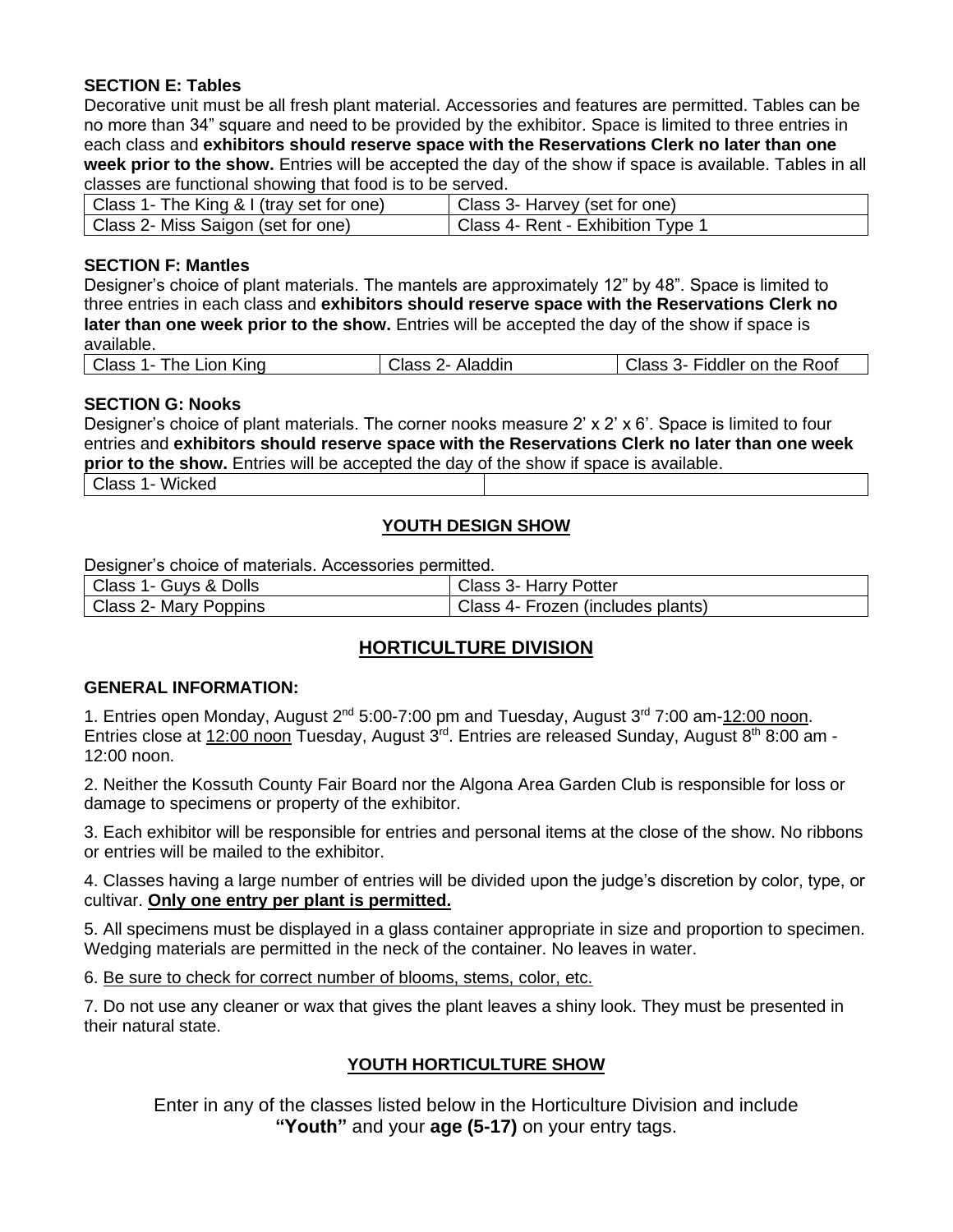#### **HORTICULTURE DIVISION**

| <b>SECTION 1: Annuals</b>                               |                                                |  |
|---------------------------------------------------------|------------------------------------------------|--|
| Class 1- Asters, 3 blooms                               | Class 9- Pansies, 3 blooms                     |  |
| Class 2- Celosia, 1 stalk                               | Class 10- Petunias, 1 spray                    |  |
| A- Plumed                                               | A-Single                                       |  |
| <b>B-</b> Crested                                       | <b>B-Double</b>                                |  |
|                                                         | C- Miniature                                   |  |
| Class 3- Cosmos, 3 blooms                               | Class 11- Salvia, 3 stems                      |  |
| Class 4- Everlasting (Statice), 3 stems, same cultivars | Class 12- Snapdragons, 3 blooms                |  |
| Class 5- Hibiscus, 1 bloom                              | Class 13- Sunflower, 1 stem                    |  |
|                                                         | A-Large, over 6"                               |  |
|                                                         | B- Small, under 6"                             |  |
| Class 6- Marigolds                                      | <b>Class 14- Ornamental Grass</b>              |  |
| A- Large, 2" or more, 3 blooms, disbudded               | A- King Tut                                    |  |
| B- French type, under 2", 1 spray                       | 1. Large                                       |  |
| C- Dwarf, any other type, 1 spray                       | 2. Small                                       |  |
|                                                         | B- Any other                                   |  |
| Class 7- Larkspur, 1 stem                               | Class 15- Zinnias, 3 blooms, same cultivar     |  |
|                                                         | A- Dahlia Flowered                             |  |
|                                                         | 1. Large- over 4", 3 blooms, 1 color           |  |
|                                                         | 2. Medium- 2-4", 3 blooms, 1 color             |  |
|                                                         | 3. Small- $\frac{1}{2}$ -2", 5 blooms, 1 color |  |
| Class 8- Monarda (Bee Balm), 3 blooms                   | Class 16- Any other annual not listed, named   |  |
|                                                         | A- Large, one specimen                         |  |
|                                                         | B- Small, three specimens                      |  |

#### **SECTION II: Perennials- Biennials**

| Class 17- Asters, 1 spray                          | Class 25- Herbs, 1 specimen/bunch               |  |  |
|----------------------------------------------------|-------------------------------------------------|--|--|
| Class 18- Bachelor Buttons, 3 stems                | Class 26- Hemerocallis (Daylilies), 1 scape     |  |  |
|                                                    | A- Eyed                                         |  |  |
|                                                    | <b>B</b> - Miniature                            |  |  |
|                                                    | C- Regular                                      |  |  |
|                                                    | D-Spider                                        |  |  |
| Class 19- Chrysanthemums, any variety, 1 spray     | Class 27- Hosta leaves, same variety            |  |  |
| A-White                                            | A- Large- over 9" width, 1 leaf                 |  |  |
| B-Red                                              | B- Medium- 4-9" width, 2 leaves                 |  |  |
| C-Yellow                                           | C- Small- 0-4" width, 3 leaves                  |  |  |
| D-Pink                                             |                                                 |  |  |
| E- Purple                                          |                                                 |  |  |
| F-Other                                            |                                                 |  |  |
| Class 20- Daisy, any type, 3 stems, same cultivars | Class 28- Hydrangea, 1 bloom                    |  |  |
| A- Cornflower                                      |                                                 |  |  |
| B- Black-Eyed Susan                                |                                                 |  |  |
| C- Shasta-Ox-Eye or Wild Field                     |                                                 |  |  |
| D- Painted Daisy                                   |                                                 |  |  |
| E- Gloriosa                                        |                                                 |  |  |
| Class 21- Dianthus, 3 stems, same cultivars        | Class 29- Ornamental Grasses, 1 bunch, bound 1" |  |  |
| A- Pinks                                           | diameter in container containing water          |  |  |
| <b>B-</b> Carnation                                |                                                 |  |  |
| C- Sweet William                                   |                                                 |  |  |
| Class 22- Delphinium, 1 spike                      | Class 30- Any other perennial not listed        |  |  |
|                                                    | A- Large, 1 specimen                            |  |  |
|                                                    | B- Small, 3 specimens                           |  |  |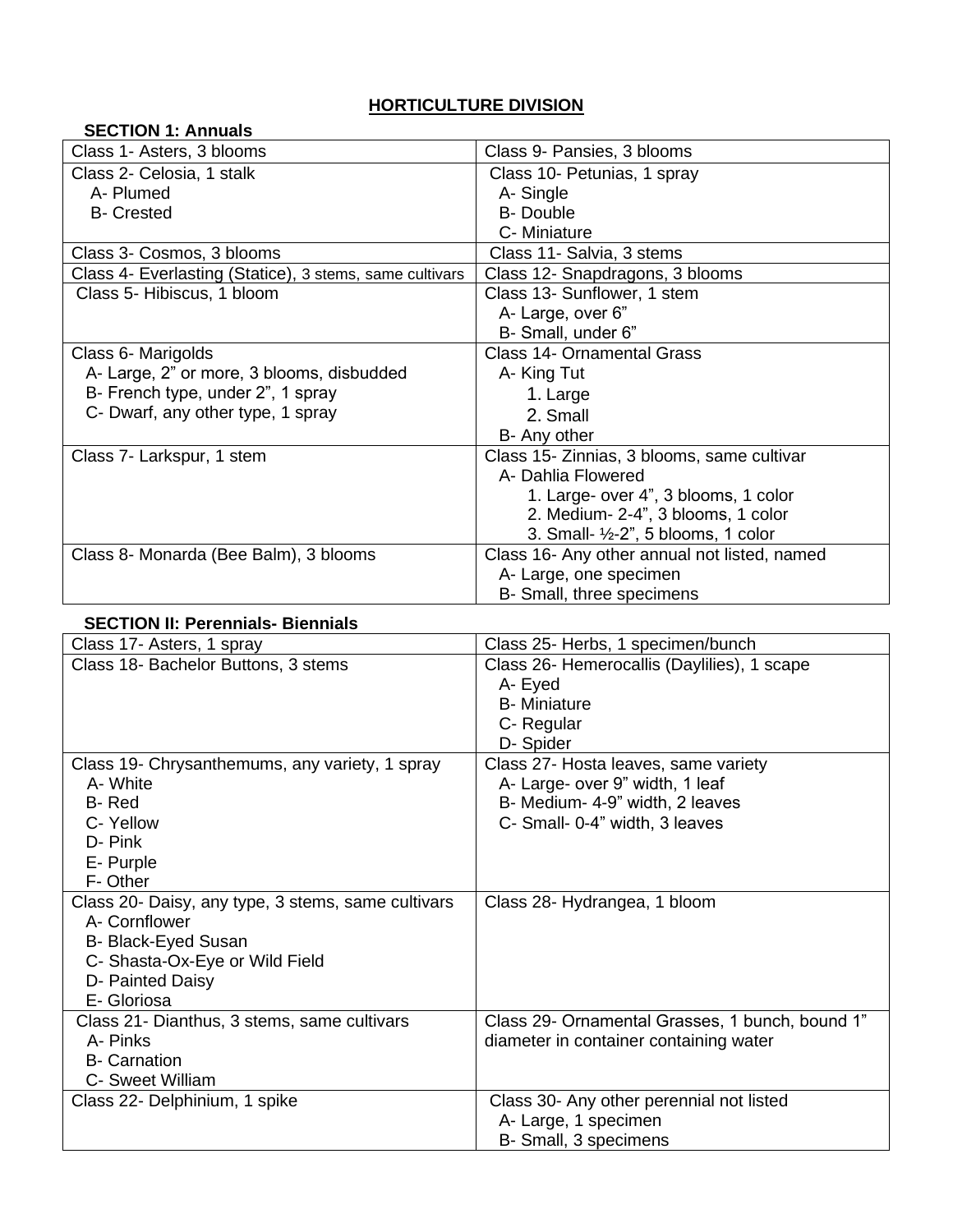| Class 23- Ferns, 1 specimen               | Class 31- Phlox- 1 stem, any color      |  |  |
|-------------------------------------------|-----------------------------------------|--|--|
| Class 24- Gaillardia, 3 stems             |                                         |  |  |
| <b>SECTION III: Roses</b>                 |                                         |  |  |
| Class 32- Hybrid Tea, 1 bloom, disbudded  | Class 35- Miniature, 1 bloom or 1 spray |  |  |
| A- White                                  | A-White                                 |  |  |
| B-Red                                     | B-Red                                   |  |  |
| C-Yellow                                  | C-Yellow                                |  |  |
| D- Pink                                   | D- Pink                                 |  |  |
| E-Other                                   | E-Other                                 |  |  |
| Class 33- Floribunda, 1 bloom or 1 spray  | Class 36- Any other, 1 bloom            |  |  |
| A-White                                   | A-White                                 |  |  |
| B-Red                                     | B-Red                                   |  |  |
| C-Yellow                                  | C-Yellow                                |  |  |
| D- Pink                                   | D- Pink                                 |  |  |
| E-Other                                   | E-Other                                 |  |  |
| Class 34- Grand Flora, 1 bloom or 1 spray |                                         |  |  |
| A-White                                   |                                         |  |  |
| B-Red                                     |                                         |  |  |
| C-Yellow                                  |                                         |  |  |
| D-Pink                                    |                                         |  |  |
| E-Other                                   |                                         |  |  |

#### **SECTION IV: Bulbs and related structures**

| Class 37- Allium, 1 specimen         | Class 41- Iris, 1 specimen                        |  |  |
|--------------------------------------|---------------------------------------------------|--|--|
| Class 38- Cannas, 1 stalk            | Class 42- Lilies, 1 spectrum                      |  |  |
|                                      | A- Asiatic                                        |  |  |
|                                      | <b>B-Tiger</b>                                    |  |  |
|                                      | C- Oriental                                       |  |  |
|                                      | D-Other                                           |  |  |
| Class 39- Dahlias                    | Class 43- Tuberous Begonia, 1 bloom & 1 leaf in   |  |  |
| A- Pompom, under 2" diameter         | shallow container                                 |  |  |
| B- Miniature, 2"-4" diameter         |                                                   |  |  |
| C- Cactus or Semi Cactus             |                                                   |  |  |
| D- Decorative or Informal Decorative |                                                   |  |  |
| Class 40- Gladiolus, 1 spike         | Class 44- Any other bulb or related structure not |  |  |
| A- White                             | listed, 1 named specimen                          |  |  |
| B-Red                                |                                                   |  |  |
| C-Yellow                             |                                                   |  |  |
| D-Pink                               |                                                   |  |  |
| E- Purple                            |                                                   |  |  |
| F- Orange                            |                                                   |  |  |
| G-Other                              |                                                   |  |  |

#### **SECTION V: Arboreal Specimens Trees & Shrubs**  Maximum length of specimen: 30"

| Class 45- Flowering | Coned,<br>Berriea<br>Fruited,<br>Class<br>: 47 - |
|---------------------|--------------------------------------------------|
| Class 46- Foliage   |                                                  |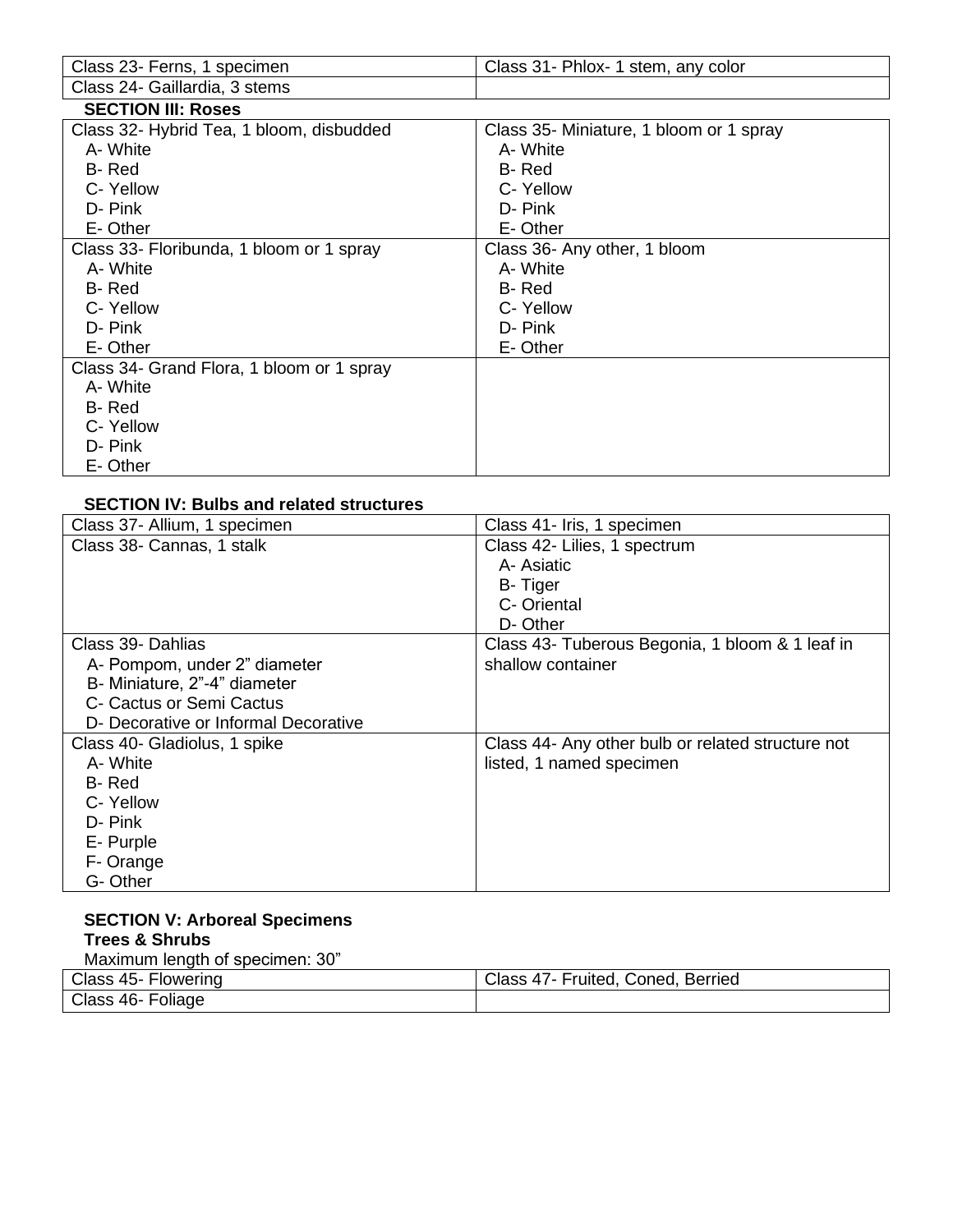#### **SECTION VI: Container Grown Plants**

| Class 48- African Violet, single crown              | Class 54- Any plant grown for its vining quality    |
|-----------------------------------------------------|-----------------------------------------------------|
| A-Single                                            |                                                     |
| <b>B-Double</b>                                     |                                                     |
| C- Miniature                                        |                                                     |
| D- Any other                                        |                                                     |
| Class 49- Begonia                                   | Class 55- Dish Garden                               |
| A-Tuberous                                          |                                                     |
| B- Fibrous rooted, Semperflorens                    |                                                     |
| C- Cane Like- Angel Wings                           |                                                     |
| D- Any other                                        |                                                     |
| Class 50- Cactus                                    | Class 56- Patio Planter                             |
| Class 51- Succulent                                 | Class 57- Hanging Planter                           |
| Class 52- Any plant grown for its foliage           | Class 58- Any other container grown plant or plants |
|                                                     | not listed, named                                   |
| Class 53- Any plant grown for its flowers- in bloom | Class 59- Miniature Gardens- no larger than 14" x   |
|                                                     | 20", minimum of 5 different plants, accessories     |
|                                                     | permitted, name your garden incorporating a theme   |
|                                                     | of your choice                                      |

#### **SECTION VII: Collections**

A collection of five or more different specimens. All specimens must be exhibited in separate containers and individually named/labeled.

| Class 60-<br>Annuals                       | Class 62-<br><b>Other Collection</b><br>Anv |
|--------------------------------------------|---------------------------------------------|
| Class 61- 0<br>Plants<br>Container Grown ! |                                             |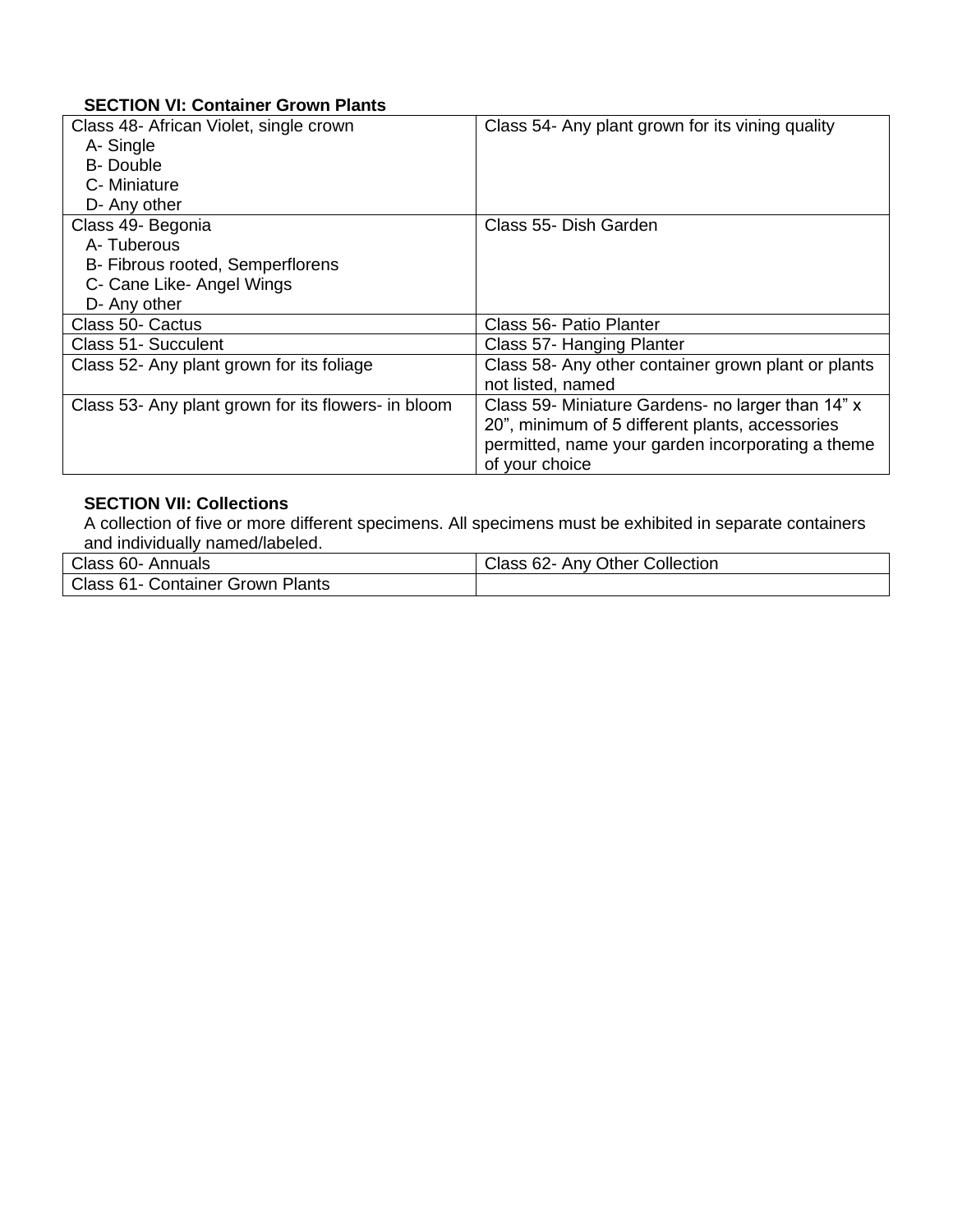#### **SILVER TRAVELING AWARDS**

#### **The following "Silver Awards" are given in memory and in honor of the following Algona Area Garden Club members in accordance with the following criteria.**

#### **CRITERIA FOR AWARDS:**

1. Only blue ribbon entries are eligible.

2. The award is to be kept for one year and must be returned to the Algona Garden Club prior to the next Kossuth County Fair.

3. An exhibitor must wait one year before receiving a silver award in the same category.

4. Final decisions will be made by the Kossuth County Fair Flower Show judges.

5. All Silver Awards will be considered property of the Algona Garden Club.

#### **Agnes Dreesman Memorial Silver Bowl**

Awarded to the best mantel entry in memory of Agnes Dreesman. Given By: Don & Marion Trupke

#### **Hertha Dau Memorial Heart Shaped Dish**

Awarded to the best table entry. This award was originally presented to the Algona Area Garden Club in honor of Hertha Dau's 90<sup>th</sup> birthday. Given By: Don & Marion Trupke

#### **Delia Pannkuk Silver Plate**

Awarded to a wall hanging entry in memory of Delia Pannkuk. Given By: Don & Marion Trupke

#### **Evelyn Bickert Silver Plate**

Awarded to an entry displaying exceptional design in honor of Evelyn Bickert. Evelyn's creativity, willingness to help others, and her love of growing things will be sorely missed, yet serves as an inspiration to us all.

Given By: Don & Marion Trupke

#### **Alida Bradley Silver Award**

Awarded to the entry considered to be the best entry in the flower show by the judges. This award was created by her family in loving memory of Alida. Given By: Walt Bradley & Family

#### **Ella Zumach Silver Plate**

Awarded to the best entry in designers choice section Given By: The Club & Deb Specht

#### **Beulah McVeigh Silver Tray**

Awarded for the best dried arrangement entry. Given for her contributions to the club.

A plaque is now in place for all who have a memorial given in their name.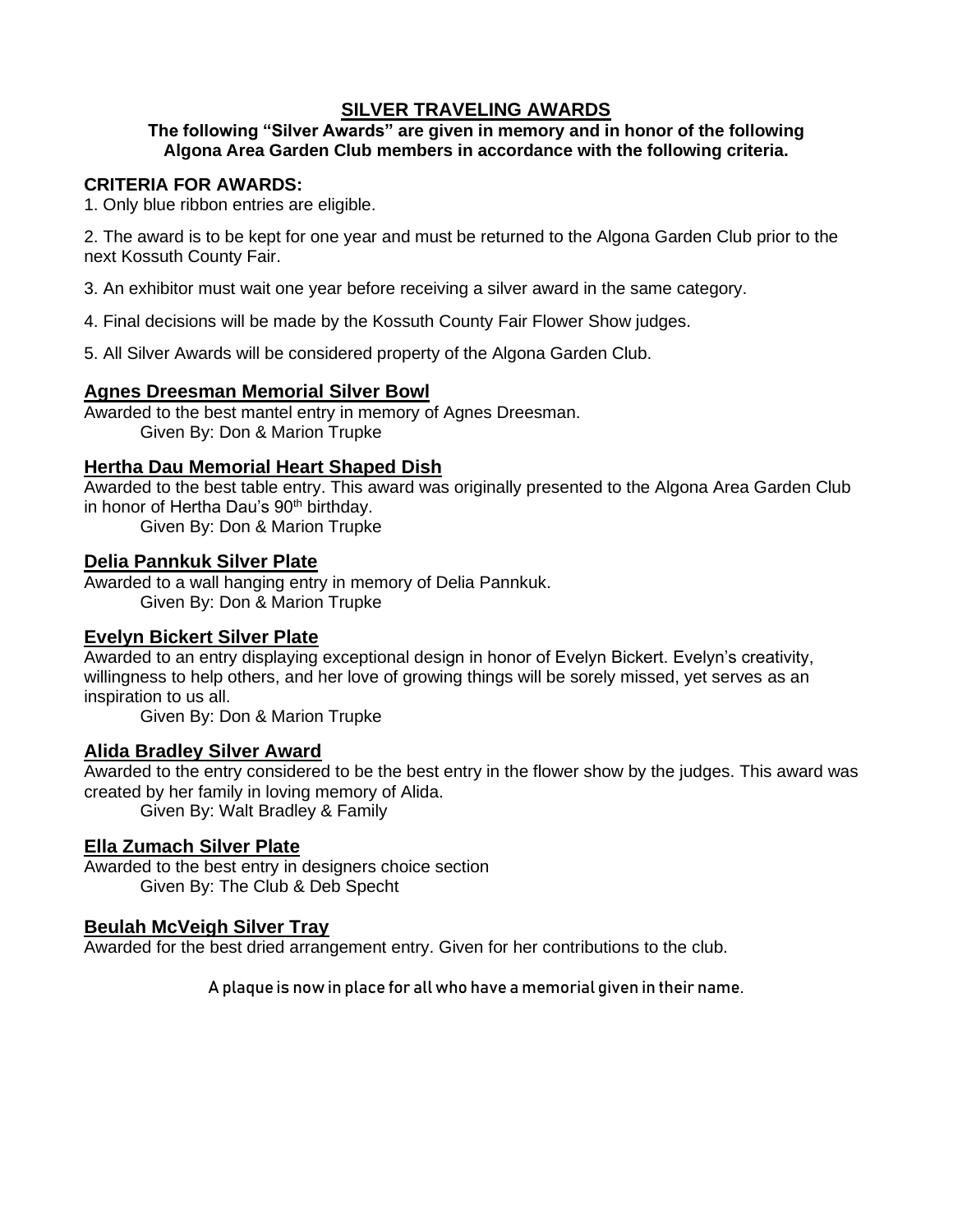# **PHOTOGRAPHY DEPARTMENT "P"**

## **RULES FOR ENTERING:**

- 1. Photos must have at least one dimension of 7" and no dimension larger than 16". Mats may not exceed dimensions of 16" x 20". **Entries are limited to four black & white photos and four color photos** (a total of eight entries per exhibitor).
- 2. Photographic print may be black & white or color and must have been taken by the contestant from end of the previous year's fair through the beginning of current fair. **The photo must be mounted or matted with durable backing at the discretion of entrant.** Clear protective coverings may be used such as shrink-wrap.
- **3. Please remember that we often use 4-H photography judges, so if your photo was a 4-H project that is fine but the photo should be exhibited by the person who originally took the picture.**
- 4. FRAMED PRINTS WILL NOT BE ALLOWED. Reason being is that more often than not the picture frame takes away from the aesthetic value of the image.
- 5. Photo may be processed commercially or printed at home by computer printers. However, any imperfections of home prints such as banding or color problems will seriously degrade image quality. Entrant is responsible for size, cropping, color balance, contrast, texture, and design of mounting/matting.
- 6. Conventional rules of composition and/or balance will apply: rule of thirds, converging lines, symmetrical designs, etc.; also correct exposure, depth of field, focus, and sharpness; images with greater impact and emotion will undoubtedly score the highest. Here's a hint: Just because an image may have followed some rules doesn't guarantee it a high placement. We're looking for that WOW factor, impact, emotion, and good balance and angle. Ansel Adams said, "A good photograph is knowing where to stand."
- 7. Entrant does not have to be a resident of Kossuth County.
- 8. No names or dates (computer or hand written) should appear on the front of the photo.
- 9. There is no fee to enter.
- 10.Entry forms can be downloaded at kossuthcountyfair.com or are available at the Kossuth County Extension Office. The superintendent and volunteers are available to help with any questions at time of entry. **Having your entry form started is greatly appreciated.**
- 11.**Entry Times**: Sunday from 5:00-7:00pm and Monday from 7:30-11:30am. Please specify on entry tag whether Senior (18 years and older) or Junior (17 years and younger).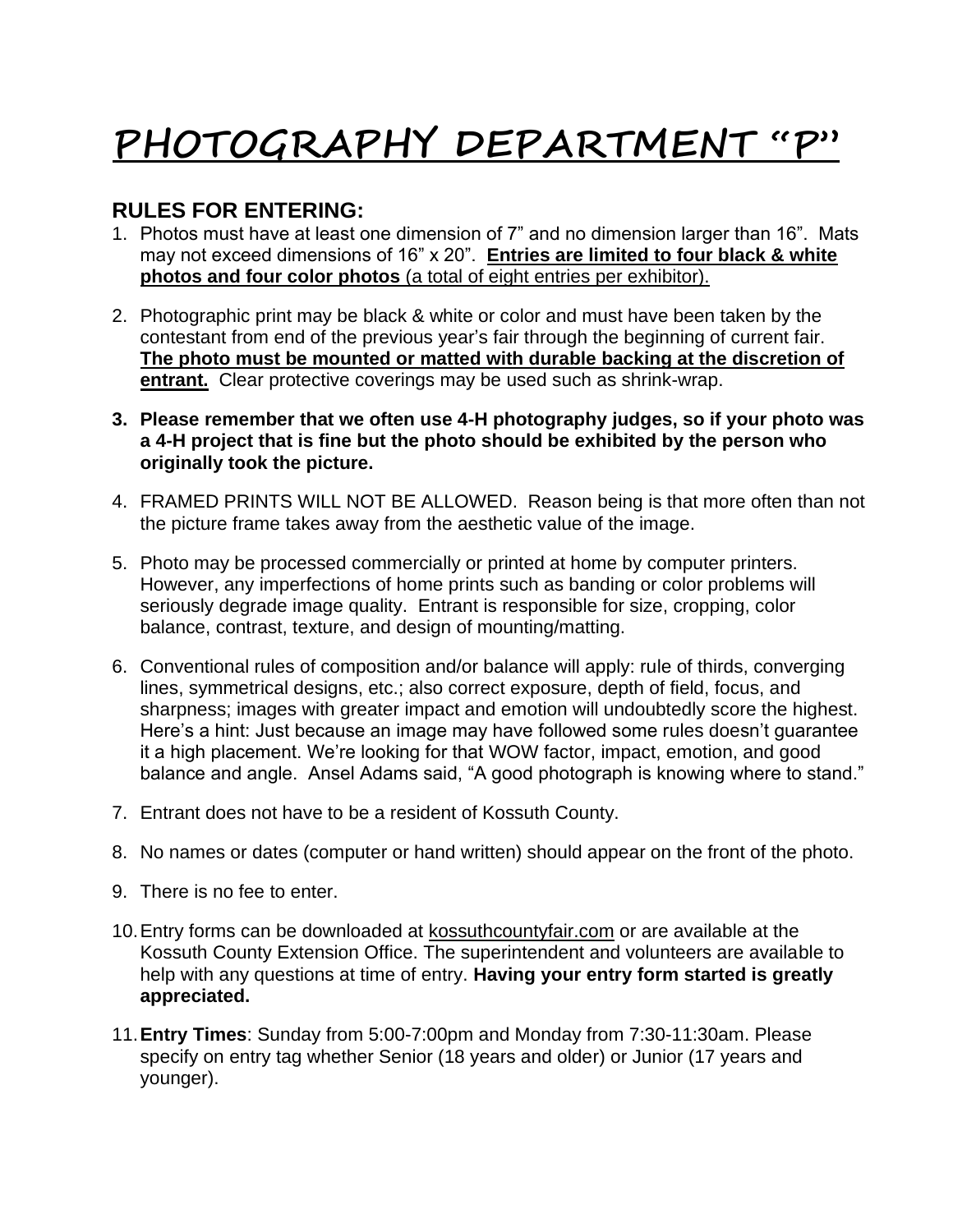- 12.Entries are released Sunday at 8:00am -12:00 noon. Each exhibitor will be responsible for their entries at the close of the show. **No ribbons, entries, or premiums will be mailed to the exhibitor**.
- 13. "Best of Show" will be awarded in the senior and junior division.

#### **DIVISION 1 – Color Photography**

#### **Class 1: Scenic – natural landscapes, cityscapes, farm scenes**

#### **Class 2: Animals – Wildlife, Pet, Farm**

Note: The animal or pet must be the point of interest with secondary emphasis on the setting.

#### **Class 3: Nature – Seasons, wildflowers, plants**

Note: The hand of man must not be seen in any way; the only exception is ring bands on animals (i.e. identification leg bands on geese, ducks, etc.)

#### **Class 4: People – Studio/outside Portraiture, candids, close-up depicting some activity, expressions.**

Note: The person(s) must be the point of interest.

#### **Class 5: Building/Architecture – Focus on interesting shapes, leading lines, interesting angles and perspectives.**

#### **Class 6: Series**

Note: One entry max of black and white or color. Must include 3-5 photos, with a 4" minimum on any dimension. The photos must tell a story or step-by-step sequence. Mount on foam core or stiff matt board. To score high, stay with the rules of composition (point 5 above) for each image and make sure the series tells a story (no words). Strive to reveal subject from different angles and perspectives.

#### **Class 7: Open**

Note: Can include just about anything not included in the other categories: studio setups, etc.

#### **DIVISION 2 – Black & White Photography**

#### **Class 1: Scenic Class: Scenic – natural landscapes, cityscapes, farm scenes**

#### **Class 2: Animals – Wildlife, Pet, Farm**

Note: The animal or pet must be the point of interest with secondary emphasis on the setting.

#### **Class 3: Nature – Seasons, wildflowers, plants**

Note: The hand of man must not be seen in any way; the only exception is ring bands on animals (i.e. identification leg bands on geese, ducks, etc.)

#### **Class 4: People – Studio/outside Portraiture, candids, close-up depicting some activity, expressions.**

Note: The person(s) must be the point of interest.

#### **Class 5: Building/Architecture – Focus on interesting shapes, leading lines, interesting angles and perspectives.**

#### **Class 6: Series**

Note: One entry max of black and white or color. Must include 3-5 photos, with a 4" minimum on any dimension. The photos must tell a story or step-by-step sequence. Mount on foam core or stiff matt board. To score high, stay with the rules of composition (point 5 above) for each image and make sure the series tells a story (no words). Strive to reveal subject from different angles and perspectives.

#### **Class 7: Open**

Note: Can include just about anything not included in the other categories: studio setups, etc.

#### **DIVISION 3 – Creative Photography**

**Class 1: Computer enhanced, hand colored**, anything else goes